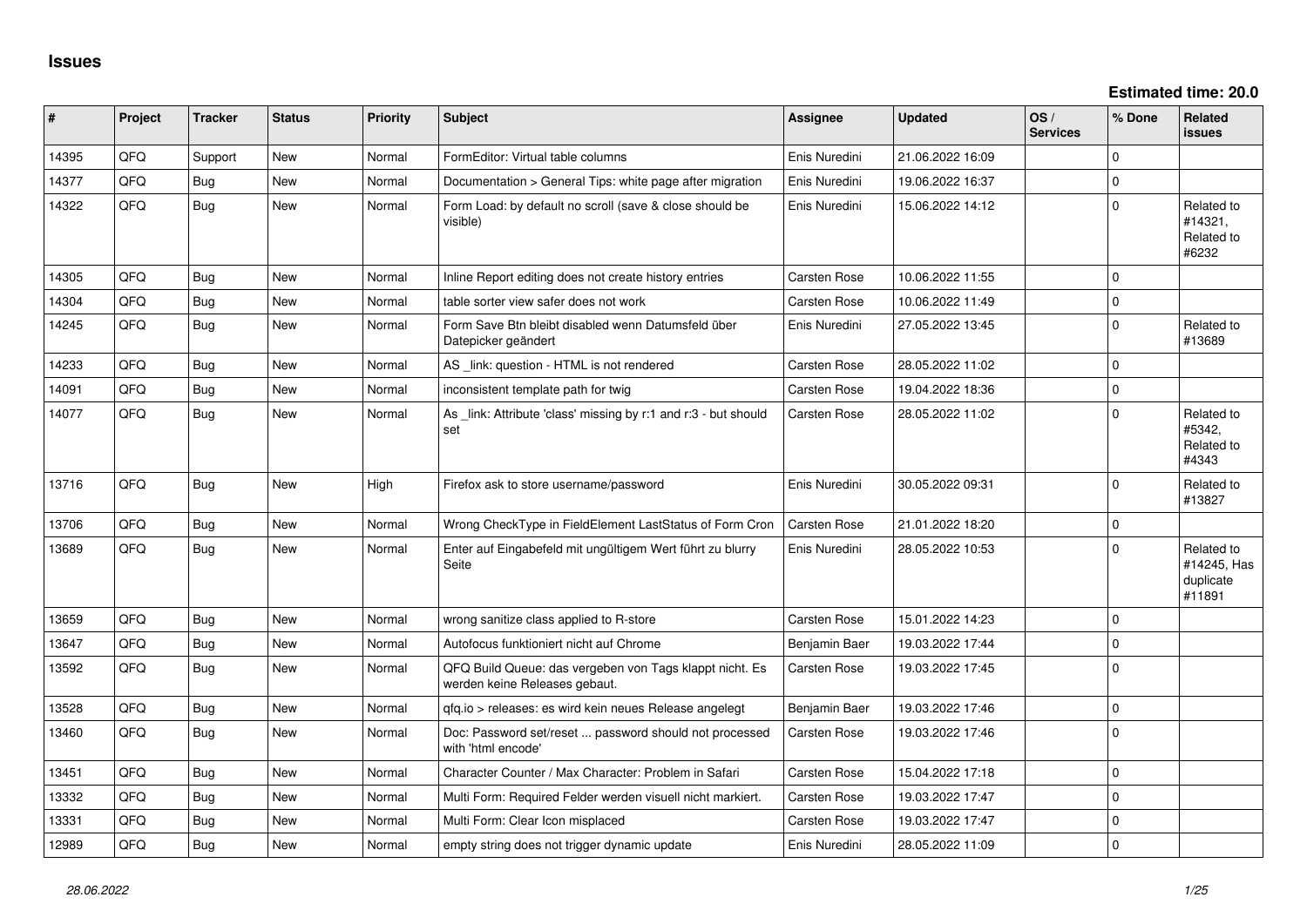| #     | Project | <b>Tracker</b> | <b>Status</b> | <b>Priority</b> | Subject                                                                                                                                             | <b>Assignee</b>     | <b>Updated</b>   | OS/<br><b>Services</b> | % Done      | Related<br><b>issues</b> |
|-------|---------|----------------|---------------|-----------------|-----------------------------------------------------------------------------------------------------------------------------------------------------|---------------------|------------------|------------------------|-------------|--------------------------|
| 12974 | QFQ     | Bug            | New           | High            | Sanitize Queries in Action-Elements                                                                                                                 | <b>Carsten Rose</b> | 07.12.2021 17:19 |                        | $\Omega$    |                          |
| 12716 | QFQ     | Bug            | New           | Normal          | template group: Pattern only applied to first instance                                                                                              | Carsten Rose        | 19.03.2022 17:47 |                        | $\Omega$    |                          |
| 12714 | QFQ     | <b>Bug</b>     | New           | Normal          | Conversion of GIF to PDF broken when GIF contains Alpha.                                                                                            | <b>Carsten Rose</b> | 19.03.2022 17:49 |                        | $\Omega$    |                          |
| 12702 | QFQ     | Bug            | New           | High            | templateGroup: broken in multiDb Setup                                                                                                              | Carsten Rose        | 14.12.2021 16:02 |                        | $\Omega$    |                          |
| 12670 | QFQ     | Bug            | New           | High            | Dropdown-Menu classes können nicht mehr angegeben<br>werden                                                                                         | <b>Carsten Rose</b> | 07.12.2021 17:19 |                        | $\Omega$    |                          |
| 12581 | QFQ     | <b>Bug</b>     | New           | Normal          | Form.forward=close: Record 'new' in new browser tab ><br>save (& close) >> Form is not reloaded with new created<br>record id and stays in mode=new | <b>Carsten Rose</b> | 19.03.2022 17:48 |                        | 0           |                          |
| 12545 | QFQ     | <b>Bug</b>     | New           | Urgent          | sql.log not created / updated                                                                                                                       | <b>Carsten Rose</b> | 14.12.2021 16:02 |                        | 0           |                          |
| 12520 | QFQ     | <b>Bug</b>     | New           | Normal          | Switch FE User: still active even FE User session expired                                                                                           | <b>Carsten Rose</b> | 19.03.2022 17:48 |                        | $\Omega$    |                          |
| 12513 | QFQ     | Bug            | New           | High            | Implement server side check of maxlength                                                                                                            | <b>Carsten Rose</b> | 07.12.2021 17:19 |                        | 0           |                          |
| 12512 | QFQ     | Bug            | <b>New</b>    | Normal          | Some MySQL Installation can't use 'stored procedures'                                                                                               | <b>Carsten Rose</b> | 19.03.2022 17:48 |                        | $\Omega$    |                          |
| 12468 | QFQ     | Bug            | New           | Urgent          | Form: update Form.title after save                                                                                                                  | Carsten Rose        | 03.05.2021 21:12 |                        | 0           |                          |
| 12327 | QFQ     | <b>Bug</b>     | New           | Normal          | Copy to clipboard: Glyphicon can not be changed                                                                                                     | Carsten Rose        | 27.12.2021 17:59 |                        | 0           |                          |
| 12187 | QFQ     | Bug            | <b>New</b>    | Normal          | Trigger FormAsFile() via Report: probably problem with multi<br>DB setup                                                                            | Carsten Rose        | 20.03.2021 21:20 |                        | $\Omega$    |                          |
| 12133 | QFQ     | <b>Bug</b>     | <b>New</b>    | Normal          | NPM, phpSpreadSheet aktualisieren                                                                                                                   | Carsten Rose        | 15.03.2021 09:04 |                        | $\mathbf 0$ |                          |
| 12066 | QFQ     | <b>Bug</b>     | New           | High            | enterAsSubmit: Forward wird nicht ausgeführt                                                                                                        | Enis Nuredini       | 29.05.2022 09:23 |                        | $\Omega$    |                          |
| 12045 | QFQ     | Bug            | New           | Normal          | templateGroup afterSave FE: Aufruf ohne<br>sqlHonorFormElements funktioniert nicht                                                                  | <b>Carsten Rose</b> | 18.02.2021 16:33 |                        | $\Omega$    |                          |
| 12040 | QFQ     | Bug            | New           | Normal          | FE Mode 'hidden' für zwei FEs auf einer Zeile                                                                                                       | Carsten Rose        | 18.02.2021 10:13 |                        | 0           |                          |
| 11752 | QFQ     | Bug            | <b>New</b>    | Normal          | checkbox renders multiple input elements with same name                                                                                             | <b>Carsten Rose</b> | 17.12.2020 14:58 |                        | 0           | Related to<br>#11750     |
| 11715 | QFQ     | Bug            | <b>New</b>    | Normal          | acceptZeroAsRequired and requiredOffButMark do not<br>coincide                                                                                      |                     | 08.12.2020 12:13 |                        | $\Omega$    |                          |
| 11695 | QFQ     | <b>Bug</b>     | New           | Normal          | MultiForm required FE Error                                                                                                                         | Carsten Rose        | 04.12.2020 13:34 |                        | $\Omega$    |                          |
| 11668 | QFQ     | Bug            | New           | Normal          | Play function.sql - problem with mysql                                                                                                              | Carsten Rose        | 03.05.2021 20:48 |                        | 0           |                          |
| 11667 | QFQ     | Bug            | New           | Normal          | MySQL mariadb-server-10.3: Incorrect datetime value                                                                                                 | Carsten Rose        | 03.05.2021 20:48 |                        | 0           |                          |
| 11522 | QFQ     | Bug            | New           | Normal          | Aus/Einblenden von Reitern                                                                                                                          |                     | 13.11.2020 14:58 |                        | 0           |                          |
| 11239 | QFQ     | <b>Bug</b>     | New           | Normal          | Radiobutton (plain): horizontales Rendern abhängig vom<br>Datentyp in der Datenbank                                                                 | Carsten Rose        | 30.09.2020 18:37 |                        | $\Omega$    |                          |
| 11237 | QFQ     | <b>Bug</b>     | <b>New</b>    | High            | Radiobutton / parameter.buttonClass= btn-default - kein dirty<br>Trigger                                                                            | Benjamin Baer       | 03.05.2021 21:12 |                        | $\mathbf 0$ | Related to<br>#10766     |
| 11195 | QFQ     | <b>Bug</b>     | New           | Low             | Dynamic Update: Note not updated if new text is empty<br>(v20.4)                                                                                    |                     | 25.09.2020 11:14 |                        | 0           |                          |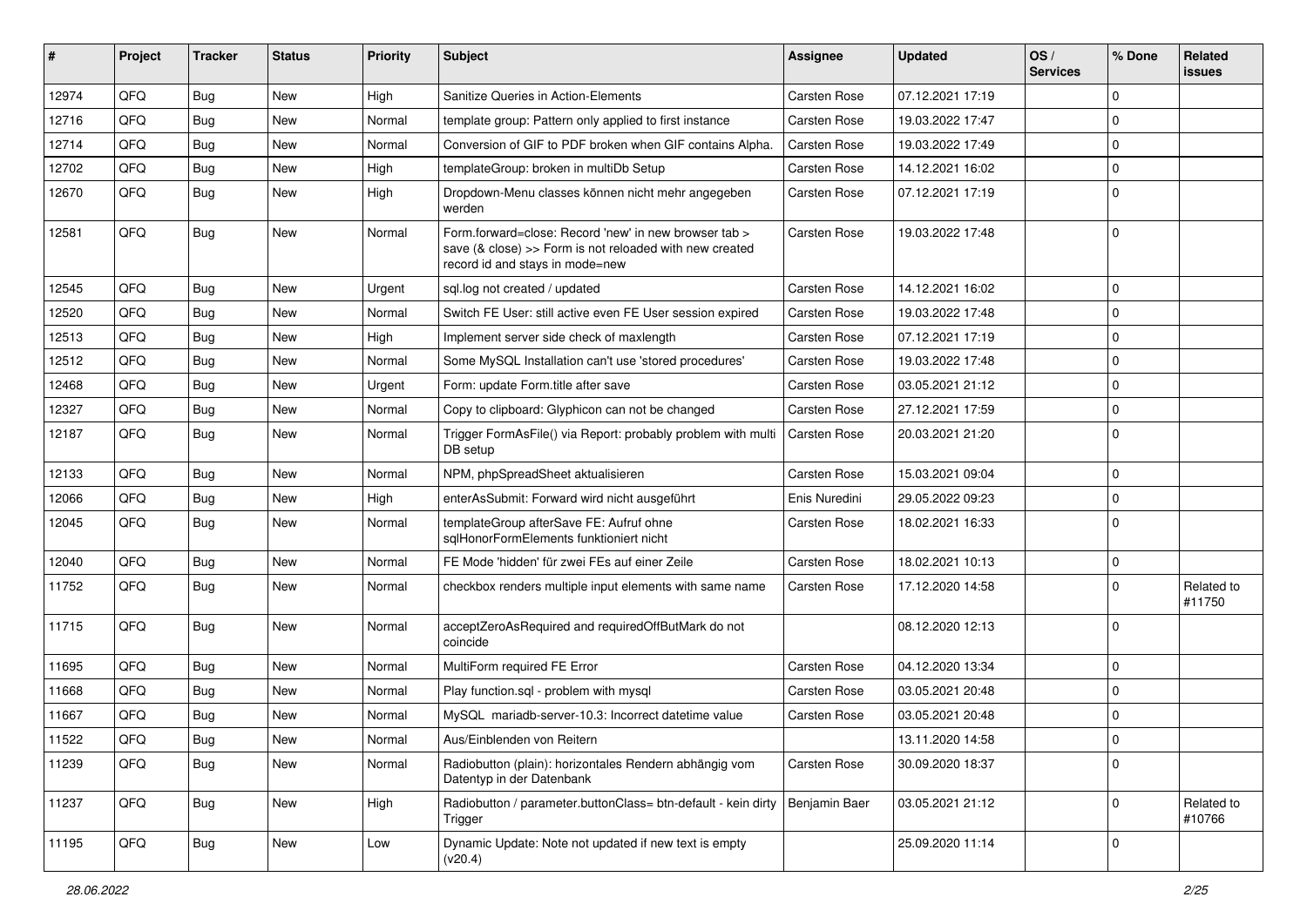| $\vert$ # | Project | <b>Tracker</b> | <b>Status</b> | <b>Priority</b> | <b>Subject</b>                                                                  | Assignee            | <b>Updated</b>   | OS/<br><b>Services</b> | % Done      | Related<br><b>issues</b>                                             |
|-----------|---------|----------------|---------------|-----------------|---------------------------------------------------------------------------------|---------------------|------------------|------------------------|-------------|----------------------------------------------------------------------|
| 11057     | QFQ     | Bug            | <b>New</b>    | High            | Checkboxes ohne span.checkmark im Report werden<br>ausgeblendet                 | Benjamin Baer       | 03.05.2021 21:12 |                        | $\Omega$    | Related to<br>#11039                                                 |
| 10937     | QFQ     | Bug            | <b>New</b>    | Normal          | Fehler mit abhängigen Select- Feldern beim Positionieren                        | Carsten Rose        | 12.11.2020 23:45 |                        | $\Omega$    |                                                                      |
| 10890     | QFQ     | <b>Bug</b>     | <b>New</b>    | Normal          | AutoCron hangs                                                                  |                     | 20.07.2020 13:56 |                        | $\Omega$    |                                                                      |
| 10766     | QFQ     | Bug            | <b>New</b>    | High            | Radiobutton / parameter.buttonClass=btn-default: dynamic<br>update              |                     | 03.05.2021 21:12 |                        | $\Omega$    | Related to<br>#11237                                                 |
| 10759     | QFQ     | Bug            | New           | Normal          | emptyMeansNull - Feld falsch aktualisiert                                       |                     | 12.11.2020 23:45 |                        | $\mathbf 0$ |                                                                      |
| 10704     | QFQ     | Bug            | New           | Normal          | wkhtml problem rendering fullCalendar.js / fabric.js >><br>successor: puppeteer | Carsten Rose        | 12.11.2020 23:45 |                        | $\Omega$    | Related to<br>#5024,<br>Related to<br>#4650.<br>Related to<br>#10715 |
| 10658     | QFQ     | Bug            | <b>New</b>    | Normal          | processReadOnly broken                                                          | <b>Carsten Rose</b> | 27.05.2020 17:55 |                        | $\Omega$    |                                                                      |
| 10640     | QFQ     | <b>Bug</b>     | New           | High            | TypeAhead Tag: FE editierbar trotz readOnly                                     | Carsten Rose        | 03.05.2021 21:12 |                        | $\Omega$    |                                                                      |
| 10588     | QFQ     | Bug            | New           | Normal          | typeahed Tag: Doku anpassen                                                     | <b>Carsten Rose</b> | 12.11.2020 23:45 |                        | $\Omega$    |                                                                      |
| 10508     | QFQ     | <b>Bug</b>     | <b>New</b>    | High            | Multi Form broken on Multi DB Instance                                          | Carsten Rose        | 03.05.2021 21:12 |                        | $\Omega$    |                                                                      |
| 10506     | QFQ     | <b>Bug</b>     | New           | High            | Template Group broken on MultiDB instance                                       | Carsten Rose        | 03.05.2021 21:12 |                        | $\Omega$    | Related to<br>#10505                                                 |
| 10324     | QFQ     | Bug            | <b>New</b>    | Normal          | Excel Export mit Template funktioniert nur, wenn Template<br>vor uid kommt      |                     | 30.03.2020 11:20 |                        | $\Omega$    | Related to<br>#10257                                                 |
| 10322     | QFQ     | Bug            | New           | Normal          | FormElement / Radio: missing column 'enum' >> FE not<br>reported                | Carsten Rose        | 07.05.2020 09:37 |                        | $\Omega$    |                                                                      |
| 10082     | QFQ     | Bug            | <b>New</b>    | Normal          | FE.type=SELECT - 'sanatize' Class                                               | Carsten Rose        | 07.05.2020 09:36 |                        | $\Omega$    | Related to<br>#10081                                                 |
| 10081     | QFQ     | Bug            | New           | High            | Stale record lock after 'forbidden' character                                   | <b>Carsten Rose</b> | 03.05.2021 21:12 |                        | $\Omega$    | Related to<br>#10082,<br>Related to<br>#9789                         |
| 9855      | QFQ     | Bug            | <b>New</b>    | Normal          | <b>Required Check</b>                                                           |                     | 01.02.2020 15:56 |                        | $\Omega$    |                                                                      |
| 9783      | QFQ     | <b>Bug</b>     | <b>New</b>    | Normal          | Email with special characters                                                   | Carsten Rose        | 01.02.2020 23:22 |                        | $\Omega$    |                                                                      |
| 9773      | QFQ     | Bug            | <b>New</b>    | Normal          | form.parameter.formModeGlobal=requiredOff                                       | <b>Carsten Rose</b> | 01.02.2020 15:56 |                        | $\Omega$    |                                                                      |
| 9533      | QFQ     | <b>Bug</b>     | <b>New</b>    | Normal          | FE.type=upload: Check in 'beforeSave' if upload is given                        | <b>Carsten Rose</b> | 01.02.2020 23:22 |                        | $\Omega$    | Related to<br>#11523                                                 |
| 9531      | QFQ     | Bug            | <b>New</b>    | High            | FE File: Dynamic Update / modeSql / required detected even<br>it not set        | Carsten Rose        | 11.06.2021 20:32 |                        | $\Omega$    | Related to<br>#12398                                                 |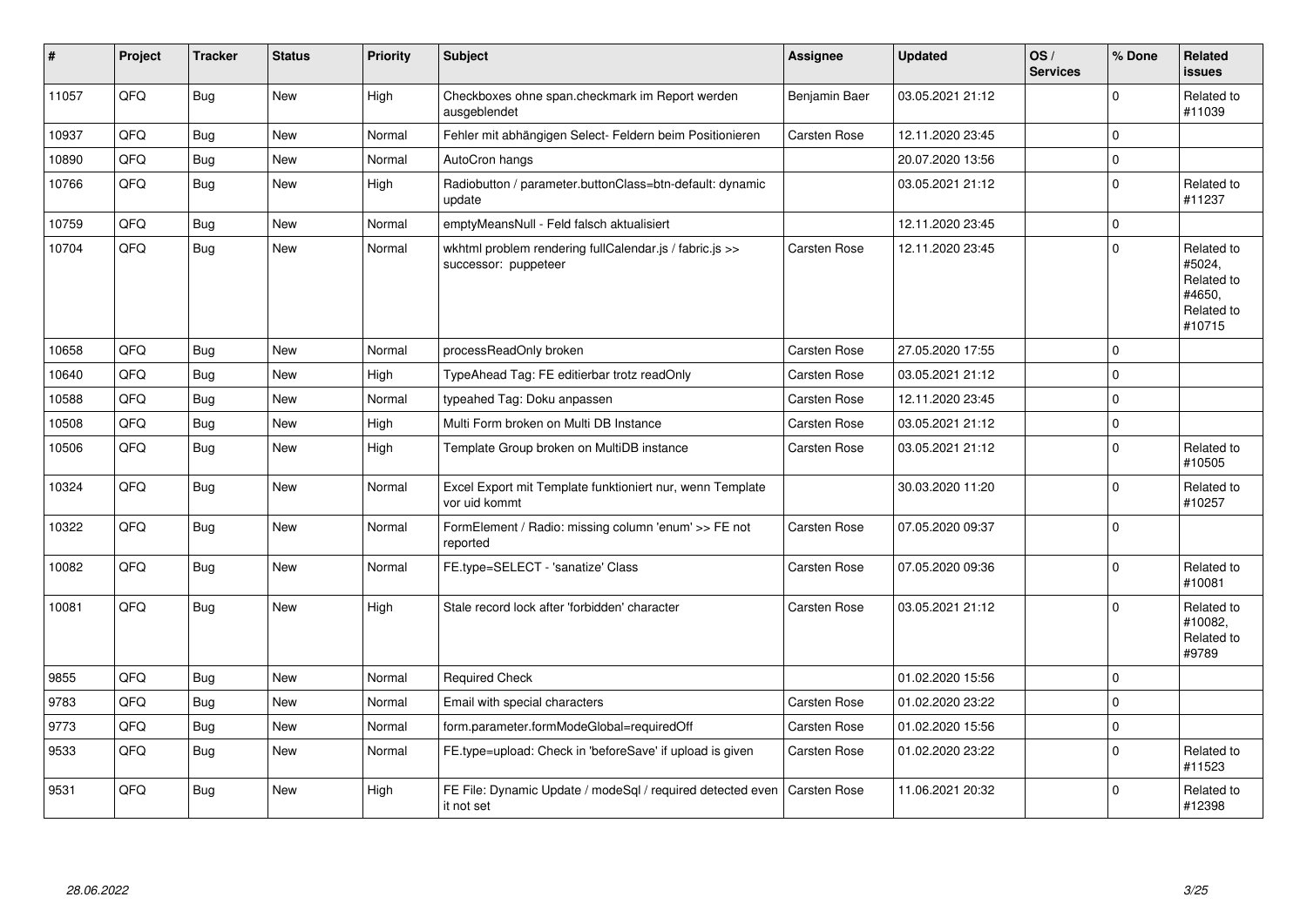| $\sharp$ | Project | <b>Tracker</b> | <b>Status</b> | <b>Priority</b> | Subject                                                                                               | <b>Assignee</b>     | <b>Updated</b>   | OS/<br><b>Services</b> | % Done              | <b>Related</b><br><b>issues</b>              |
|----------|---------|----------------|---------------|-----------------|-------------------------------------------------------------------------------------------------------|---------------------|------------------|------------------------|---------------------|----------------------------------------------|
| 9347     | QFQ     | Bug            | <b>New</b>    | High            | FE.type=upload with dynamic show/hidden: required not<br>detected                                     | <b>Carsten Rose</b> | 12.06.2021 10:40 |                        | $\Omega$            | Related to<br>#5305,<br>Related to<br>#12398 |
| 9317     | QFQ     | Bug            | <b>New</b>    | Normal          | FE.type=note: with dynamic show/hidden an empty label<br>causes trouble                               | <b>Carsten Rose</b> | 01.02.2020 23:22 |                        | $\mathbf 0$         |                                              |
| 9275     | QFQ     | Bug            | New           | Normal          | autcron: t3 page, which takes to long to respond, is not<br>reported properly                         | Carsten Rose        | 01.02.2020 23:22 |                        | 100                 |                                              |
| 9177     | QFQ     | Bug            | <b>New</b>    | Normal          | Bug? QFQ tries to save an action FE, which has real<br>existing column name                           | Carsten Rose        | 01.02.2020 23:22 |                        | $\mathbf 0$         |                                              |
| 9127     | QFQ     | <b>Bug</b>     | <b>New</b>    | Normal          | Error Message: change 'roll over' color - text not readable                                           | Carsten Rose        | 01.02.2020 23:22 |                        | $\mathbf 0$         |                                              |
| 9077     | QFQ     | Bug            | <b>New</b>    | Normal          | typeAheadSql: report broken SQL                                                                       | Carsten Rose        | 01.02.2020 23:22 |                        | $\mathbf 0$         |                                              |
| 9013     | QFQ     | Bug            | New           | Normal          | Error in Twig template not handled                                                                    | Carsten Rose        | 20.10.2021 13:43 |                        | $\mathbf 0$         |                                              |
| 8891     | QFQ     | Bug            | <b>New</b>    | High            | formSubmitLog: do not log passwords                                                                   | Enis Nuredini       | 25.03.2022 09:06 |                        | $\mathbf 0$         |                                              |
| 8668     | QFQ     | Bug            | <b>New</b>    | High            | Pill disabled: dyamic mode 'hidden' not respected - FE is still<br>required                           | Carsten Rose        | 03.05.2021 21:14 |                        | $\mathbf 0$         |                                              |
| 8431     | QFQ     | Bug            | <b>New</b>    | High            | autocron.php with wrong path                                                                          | Carsten Rose        | 03.05.2021 21:14 |                        | $\mathbf 0$         |                                              |
| 8083     | QFQ     | <b>Bug</b>     | New           | High            | FormEditor: primary table list does not respect<br>'indexDb={{indexData:Y}}'                          | <b>Carsten Rose</b> | 03.05.2021 21:14 |                        | $\mathbf 0$         | Has<br>duplicate<br>#6678                    |
| 8049     | QFQ     | <b>Bug</b>     | New           | Normal          | FE.type=note, column 'value': text moves some pixel to top<br>after save                              | Carsten Rose        | 01.02.2020 23:22 |                        | $\mathbf 0$         |                                              |
| 7899     | QFQ     | <b>Bug</b>     | <b>New</b>    | High            | Fe.type=password / retype / required: always complain about<br>missing value                          | <b>Carsten Rose</b> | 03.05.2021 21:14 |                        | $\mathbf 0$         |                                              |
| 7890     | QFQ     | Bug            | New           | Normal          | FormElement 'required': extraButtonInfo not aligned                                                   | Carsten Rose        | 11.06.2021 21:17 |                        | $\mathbf 0$         | Related to<br>#11517                         |
| 7795     | QFQ     | Bug            | New           | Normal          | Readonly Form: Typeahead-Felder                                                                       | Carsten Rose        | 01.02.2020 23:22 |                        | $\mathbf 0$         |                                              |
| 7685     | QFQ     | Bug            | <b>New</b>    | Normal          | Open FormElement from QFQ error message and save<br>modified record: error about missing {{formId:F}} | Carsten Rose        | 01.02.2020 23:22 |                        | $\mathbf 0$         |                                              |
| 7650     | QFQ     | <b>Bug</b>     | <b>New</b>    | High            | Optional do not show 'required' sign on FormElement                                                   | Carsten Rose        | 03.05.2021 21:14 |                        | $\mathbf 0$         |                                              |
| 7574     | QFQ     | <b>Bug</b>     | <b>New</b>    | Normal          | Substitute error: form element not reported / dont parse<br>Form.note                                 | <b>Carsten Rose</b> | 01.02.2020 23:21 |                        | $\mathbf 0$         |                                              |
| 7547     | QFQ     | <b>Bug</b>     | New           | Normal          | Error Message in afterSave: wrong parameter column<br>reported                                        | Carsten Rose        | 01.02.2020 23:22 |                        | 0                   |                                              |
| 7524     | QFQ     | <b>Bug</b>     | New           | Normal          | QFQ throws a 'General Error' if 'fileadmin/protected/log/' is<br>not writeable                        | Carsten Rose        | 01.02.2020 23:22 |                        | $\mathbf 0$         |                                              |
| 7513     | QFQ     | <b>Bug</b>     | New           | Normal          | Radios not correct aligned                                                                            | Carsten Rose        | 01.02.2020 23:22 |                        | $\mathbf 0$         |                                              |
| 7512     | QFG     | Bug            | New           | Normal          | FE: inputType=number >> 'pattern' is not respected                                                    | Carsten Rose        | 01.02.2020 23:22 |                        | $\mathsf{O}\xspace$ |                                              |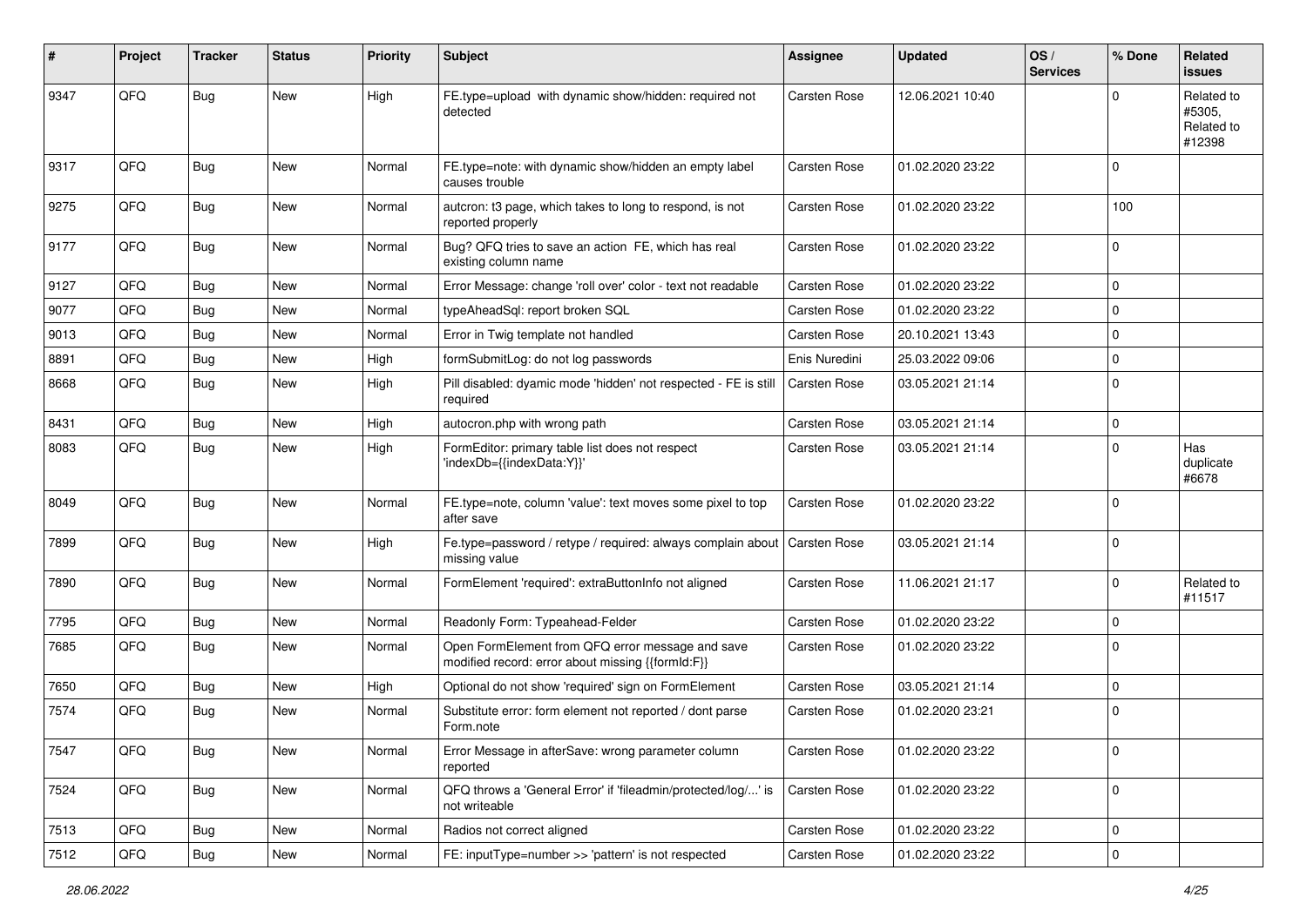| $\vert$ # | Project    | <b>Tracker</b> | <b>Status</b> | <b>Priority</b> | <b>Subject</b>                                                                                                   | <b>Assignee</b>     | <b>Updated</b>   | OS/<br><b>Services</b> | % Done      | Related<br><b>issues</b>                                               |
|-----------|------------|----------------|---------------|-----------------|------------------------------------------------------------------------------------------------------------------|---------------------|------------------|------------------------|-------------|------------------------------------------------------------------------|
| 7261      | QFQ        | <b>Bug</b>     | <b>New</b>    | Normal          | Report pathFilename for user without path, only the filename                                                     | Carsten Rose        | 01.02.2020 23:21 |                        | $\Omega$    |                                                                        |
| 7219      | QFQ        | <b>Bug</b>     | New           | Normal          | typeSheadSql / typeAheadSqlPrefetch: change to curly<br>braces                                                   | <b>Carsten Rose</b> | 01.02.2020 23:21 |                        | $\Omega$    |                                                                        |
| 7014      | QFQ        | Bug            | <b>New</b>    | Normal          | Sending invalid emails succeeds when<br>debug.redirectAllMailTo is set                                           | Carsten Rose        | 01.02.2020 23:21 |                        | $\Omega$    |                                                                        |
| 7002      | QFQ        | <b>Bug</b>     | <b>New</b>    | Normal          | Dynamic Update: row does not disappear / appear                                                                  | <b>Carsten Rose</b> | 01.02.2020 23:22 |                        | $\mathbf 0$ |                                                                        |
| 6912      | QFQ        | Bug            | <b>New</b>    | Normal          | error Message Var 'deadline' already set in SIP - in Form<br>with FE.value={{deadline:R:::{{deadlinePeriod:Y}}}} | <b>Carsten Rose</b> | 01.02.2020 23:21 |                        | $\Omega$    |                                                                        |
| 6677      | QFQ        | Bug            | New           | Normal          | Error message FE Action Element: no/wrong FE reference<br>who cause the problem.                                 | Carsten Rose        | 01.02.2020 23:21 |                        | $\mathbf 0$ |                                                                        |
| 6483      | <b>OFO</b> | Bug            | <b>New</b>    | Normal          | R Store funktioniert nicht bei 'Report Notation' im FE                                                           | Carsten Rose        | 01.02.2020 23:21 |                        | $\mathbf 0$ |                                                                        |
| 6462      | QFQ        | <b>Bug</b>     | New           | Normal          | File Upload: Nutzlose Fehlermeldung wenn Datei zu gross                                                          | <b>Carsten Rose</b> | 01.02.2020 23:21 |                        | $\Omega$    | Related to<br>#6139                                                    |
| 5576      | QFQ        | <b>Bug</b>     | New           | Normal          | Using MySQL 'DROP' requires privilege - wich is not really<br>necessary.                                         | Carsten Rose        | 01.02.2020 23:21 |                        | $\mathbf 0$ |                                                                        |
| 5559      | QFQ        | Bug            | <b>New</b>    | Normal          | FE.type = Upload: 'accept' might contain variables                                                               | <b>Carsten Rose</b> | 11.05.2020 21:23 |                        | $\mathbf 0$ |                                                                        |
| 5459      | QFQ        | <b>Bug</b>     | <b>New</b>    | High            | Multi DB: spread system tables between 'QFQ' and<br>'Data'-DB                                                    | Carsten Rose        | 03.05.2021 21:14 |                        | $\Omega$    | Related to<br>#4720                                                    |
| 5305      | QFQ        | <b>Bug</b>     | New           | Normal          | Upload FormElement: nicht disabled by readonly Form                                                              | <b>Carsten Rose</b> | 16.06.2021 13:43 |                        | $\Omega$    | Related to<br>#9347,<br>Related to<br>#9834                            |
| 5221      | QFQ        | <b>Bug</b>     | <b>New</b>    | High            | Download Dialog: Bleibt stehen in FF wenn Datei<br>automatisch gespeichert wird.                                 | <b>Carsten Rose</b> | 03.05.2021 21:14 |                        | $\Omega$    |                                                                        |
| 4756      | QFQ        | Bug            | <b>New</b>    | Normal          | Form dirty even nothing changes                                                                                  | <b>Carsten Rose</b> | 11.12.2019 16:16 |                        | $\mathbf 0$ |                                                                        |
| 3547      | QFQ        | <b>Bug</b>     | <b>New</b>    | Normal          | FE of type 'note' causes writing of empty fields.                                                                | Carsten Rose        | 01.02.2020 23:21 |                        | $\Omega$    |                                                                        |
| 14376     | QFQ        | Feature        | <b>New</b>    | Normal          | QFQ Bootstrap: if missing, create stored procedures                                                              | Enis Nuredini       | 19.06.2022 16:37 |                        | $\mathbf 0$ |                                                                        |
| 14227     | QFQ        | Feature        | <b>New</b>    | Normal          | Selenium Konkurrenz: cypress.io                                                                                  | Enis Nuredini       | 28.05.2022 11:02 |                        | $\mathbf 0$ |                                                                        |
| 14187     | QFQ        | Feature        | <b>New</b>    | High            | qfq.log: show current URL                                                                                        | Carsten Rose        | 28.05.2022 11:02 |                        | $\Omega$    | Related to<br>#13933,<br>Related to<br>#12532,<br>Related to<br>#11893 |
| 14185     | QFQ        | Feature        | <b>New</b>    | Normal          | External/Autocron.php - better suitable directory                                                                | Support: System     | 28.05.2022 11:03 |                        | $\Omega$    |                                                                        |
| 14090     | QFQ        | Feature        | <b>New</b>    | Normal          | Nützliche _script funktionen                                                                                     | <b>Carsten Rose</b> | 28.05.2022 11:03 |                        | $\Omega$    |                                                                        |
| 14028     | QFQ        | Feature        | New           | Normal          | Required notification: visual nicer                                                                              | Enis Nuredini       | 28.05.2022 11:01 |                        | $\Omega$    |                                                                        |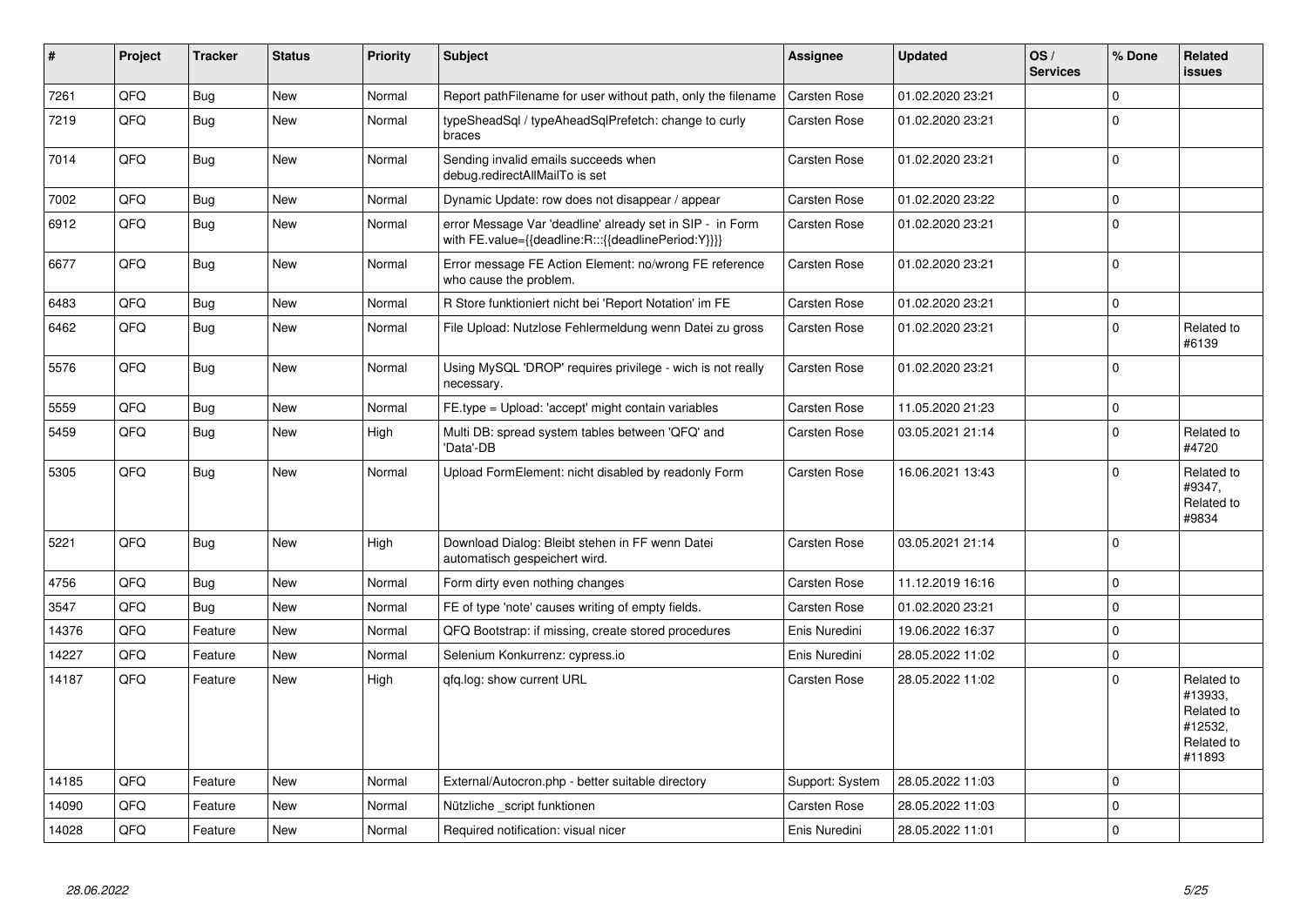| #     | Project | <b>Tracker</b> | <b>Status</b> | <b>Priority</b> | Subject                                                                                                                               | Assignee               | <b>Updated</b>   | OS/<br><b>Services</b> | % Done              | <b>Related</b><br><b>issues</b>                                       |
|-------|---------|----------------|---------------|-----------------|---------------------------------------------------------------------------------------------------------------------------------------|------------------------|------------------|------------------------|---------------------|-----------------------------------------------------------------------|
| 13945 | QFQ     | Feature        | New           | Normal          | As _link: content before/after link                                                                                                   | Enis Nuredini          | 28.05.2022 11:01 |                        | $\mathbf 0$         | Related to<br>#12262                                                  |
| 13843 | QFQ     | Feature        | <b>New</b>    | Normal          | Create JWT via QFQ                                                                                                                    | Carsten Rose           | 19.03.2022 17:42 |                        | $\mathbf 0$         |                                                                       |
| 13841 | QFQ     | Feature        | <b>New</b>    | Normal          | Create PDF via iText - evaluate                                                                                                       | <b>Carsten Rose</b>    | 19.03.2022 17:42 |                        | $\mathbf 0$         |                                                                       |
| 13757 | QFQ     | Feature        | New           | High            | QR / Bar-Code Plugin                                                                                                                  | Enis Nuredini          | 19.03.2022 17:43 |                        | $\mathbf 0$         |                                                                       |
| 13700 | QFQ     | Feature        | <b>New</b>    | Normal          | Redesign qfq.io Seite                                                                                                                 | <b>Carsten Rose</b>    | 19.03.2022 17:43 |                        | $\mathbf 0$         |                                                                       |
| 13609 | QFQ     | Feature        | New           | Normal          | QFQ Introduction: Seite aufloesen                                                                                                     | Philipp<br>Gröbelbauer | 28.05.2022 11:02 |                        | $\mathbf 0$         |                                                                       |
| 13467 | QFQ     | Feature        | New           | Normal          | ChangeLog Generator                                                                                                                   | <b>Carsten Rose</b>    | 19.03.2022 17:46 |                        | $\mathbf 0$         | Related to<br>#11460                                                  |
| 13354 | QFQ     | Feature        | <b>New</b>    | Normal          | Using Websocket in QFQ                                                                                                                | Carsten Rose           | 10.11.2021 15:47 |                        | $\mathbf 0$         |                                                                       |
| 12679 | QFQ     | Feature        | <b>New</b>    | Normal          | tablesorter: custom column width                                                                                                      | <b>Carsten Rose</b>    | 16.06.2021 11:10 |                        | $\mathbf 0$         |                                                                       |
| 12664 | QFQ     | Feature        | New           | Normal          | TinyMCE: report/remove malicous HTML/JS Code                                                                                          | Carsten Rose           | 19.03.2022 17:47 |                        | 0                   | Related to<br>#14320                                                  |
| 12632 | QFQ     | Feature        | New           | Normal          | TinyMCE: Prepare CSS classes for images                                                                                               | Carsten Rose           | 04.06.2021 14:35 |                        | 100                 | Blocked by<br>#12186                                                  |
| 12603 | QFQ     | Feature        | <b>New</b>    | Normal          | Dropdown (Select), Radio, checkbox:<br>itemListAlways={{!SELECT key, value}}                                                          | <b>Carsten Rose</b>    | 19.03.2022 17:47 |                        | $\mathbf 0$         |                                                                       |
| 12556 | QFQ     | Feature        | <b>New</b>    | Normal          | Pills Title: colored = static or dynamic on allrequiredgiven                                                                          | Benjamin Baer          | 19.03.2022 17:49 |                        | $\mathbf 0$         |                                                                       |
| 12544 | QFQ     | Feature        | New           | High            | a) ' AS _link' new also as ' AS _format', b) sortierung via<br>'display: none;', c) '_format' benoeitgt nicht zwingend<br>u/U/p/m/z/d | Carsten Rose           | 14.12.2021 16:03 |                        | $\mathbf 0$         |                                                                       |
| 12532 | QFQ     | Feature        | <b>New</b>    | High            | SIP-Parameter bei Seitenaufruf in Browser-Console<br>anzeigen                                                                         | <b>Carsten Rose</b>    | 07.12.2021 17:19 |                        | $\mathbf 0$         | Related to<br>#11893,<br>Related to<br>#14187                         |
| 12490 | QFQ     | Feature        | <b>New</b>    | Normal          | Loading Plugins in QFQ - see what tinymce does. (lazy<br>loading)                                                                     | Benjamin Baer          | 08.06.2022 10:37 |                        | $\mathbf 0$         | Related to<br>#12611,<br>Related to<br>#10013,<br>Related to<br>#7732 |
| 12480 | QFQ     | Feature        | New           | Normal          | If QFQ upgrade is running, block further request                                                                                      | <b>Carsten Rose</b>    | 03.05.2021 20:45 |                        | $\mathbf 0$         |                                                                       |
| 12477 | QFQ     | Feature        | New           | Normal          | Support for refactoring: Form, FormElement, diverse<br>Tabellen/Spalten, tt-content Records                                           | Carsten Rose           | 03.05.2021 20:45 |                        | $\mathsf 0$         |                                                                       |
| 12476 | QFQ     | Feature        | New           | Normal          | clearMe: a) should trigger 'dirty', b) sticky on textarea resize                                                                      | Benjamin Baer          | 04.01.2022 08:40 |                        | $\mathbf 0$         | Related to<br>#9528                                                   |
| 12474 | QFQ     | Feature        | New           | Normal          | Check BaseConfigURL if it is given and the the last char is '/'                                                                       | Carsten Rose           | 03.05.2021 20:45 |                        | $\mathbf 0$         |                                                                       |
| 12465 | QFG     | Feature        | New           | Normal          | QFQ Function: use in FE to fill StoreRecord                                                                                           | Carsten Rose           | 05.05.2021 21:58 |                        | $\mathsf{O}\xspace$ |                                                                       |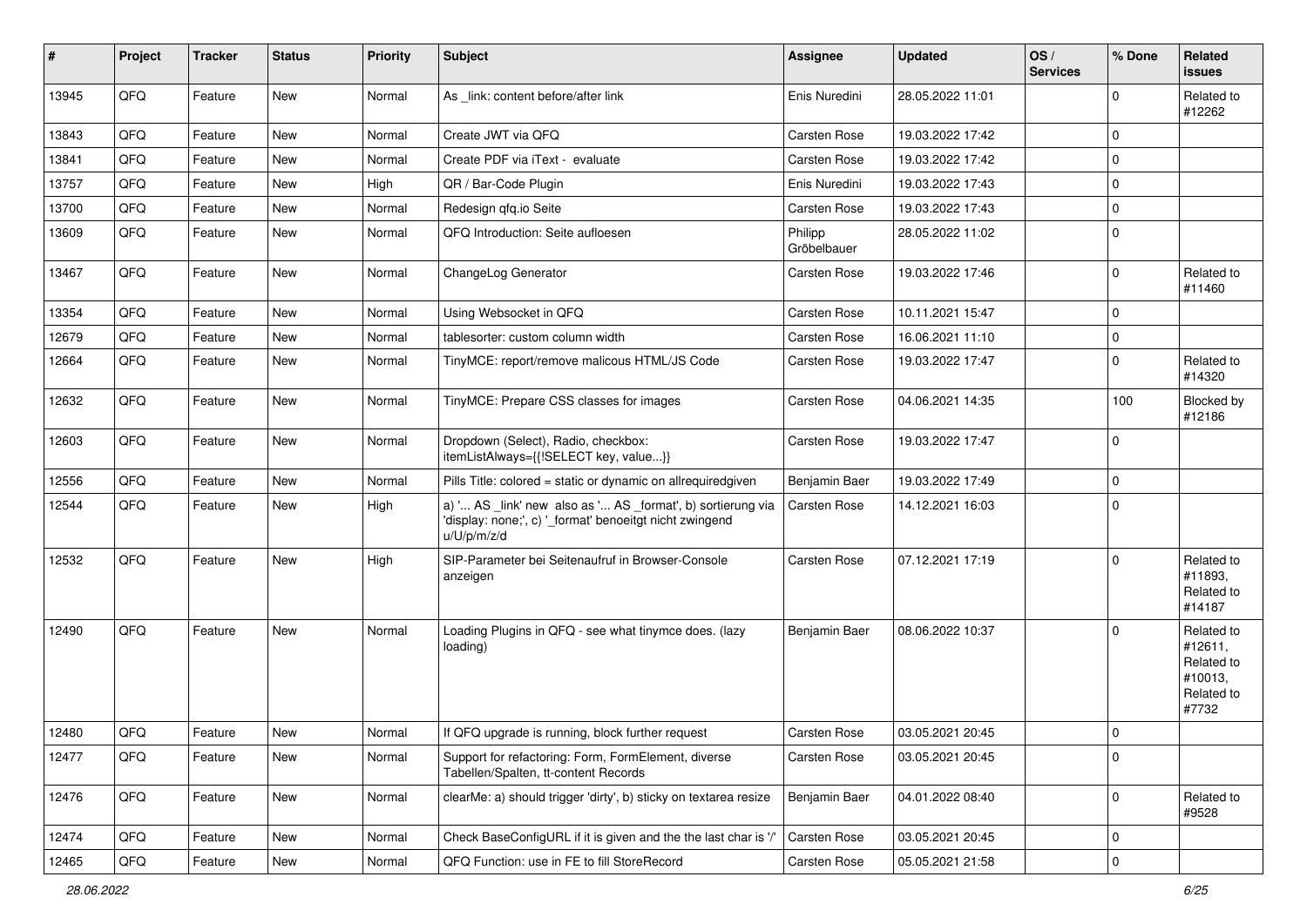| #     | Project | <b>Tracker</b> | <b>Status</b> | <b>Priority</b> | <b>Subject</b>                                                                                                 | <b>Assignee</b>                                        | <b>Updated</b>   | OS/<br><b>Services</b> | % Done   | Related<br><b>issues</b>                      |                      |
|-------|---------|----------------|---------------|-----------------|----------------------------------------------------------------------------------------------------------------|--------------------------------------------------------|------------------|------------------------|----------|-----------------------------------------------|----------------------|
| 12413 | QFQ     | Feature        | <b>New</b>    | Normal          | STORE_TYPO3: enhance for {{be_users.email:T}},<br>{{fe users.email:T}}                                         | <b>Carsten Rose</b>                                    | 03.05.2021 20:45 |                        | $\Omega$ | Related to<br>#12412,<br>Related to<br>#10012 |                      |
| 12412 | QFQ     | Feature        | <b>New</b>    | Normal          | Action/Escape qualifier 'e' (empty), '0': if given, an empty<br>string (or '0') will be treated as 'not found' | Carsten Rose                                           | 08.05.2021 09:40 |                        | $\Omega$ | Related to<br>#12413.<br>Related to<br>#10012 |                      |
| 12400 | QFQ     | Feature        | <b>New</b>    | Normal          | Tutorial ist in QFQ Doku, Wird in der Suche gefunden, es<br>gibt aber kein Menupunkt - Inhalt ueberpruefen     | Carsten Rose                                           | 03.05.2021 20:45 |                        | $\Omega$ |                                               |                      |
| 12330 | QFQ     | Feature        | <b>New</b>    | Normal          | Copy to input field / text area / TinyMCE                                                                      | Carsten Rose                                           | 07.04.2021 09:01 |                        | $\Omega$ |                                               |                      |
| 12269 | QFQ     | Feature        | <b>New</b>    | Normal          | 2FA - Login                                                                                                    | Carsten Rose                                           | 03.05.2021 20:45 |                        | $\Omega$ |                                               |                      |
| 12186 | QFQ     | Feature        | New           | High            | TinyMCE Config für Objekte                                                                                     | Carsten Rose                                           | 07.12.2021 17:19 |                        | $\Omega$ | <b>Blocks</b><br>#12632                       |                      |
| 12163 | QFQ     | Feature        | <b>New</b>    | Normal          | Checkbox: table wrap                                                                                           | Carsten Rose                                           | 03.05.2021 20:51 |                        | $\Omega$ |                                               |                      |
| 12162 | QFQ     | Feature        | New           | Normal          | FE.type=sendmail: personalized mailing (several mails) via<br>template                                         | Carsten Rose                                           | 03.05.2021 20:45 |                        | $\Omega$ |                                               |                      |
| 12156 | QFQ     | Feature        | <b>New</b>    | Normal          | Form: Optional disable 'leave page'                                                                            |                                                        | 03.05.2021 20:45 |                        | $\Omega$ |                                               |                      |
| 12146 | QFQ     | Feature        | <b>New</b>    | Normal          | Autocron Job: Anzeigen wann der naechste Job ausgefuehrt<br>wird, resp das er nicht ausgefuehrt wird           | Carsten Rose                                           | 15.03.2021 15:23 |                        | $\Omega$ |                                               |                      |
| 12135 | QFQ     | Feature        | New           | Normal          | Subrecord: Notiz                                                                                               |                                                        | 24.04.2021 16:58 |                        | $\Omega$ |                                               |                      |
| 12119 | QFQ     | Feature        | <b>New</b>    | Normal          | AS paged: error message missing if there ist no 'r' argument.                                                  | Carsten Rose                                           | 03.05.2021 20:51 |                        | 0        |                                               |                      |
| 12109 | QFQ     | Feature        | <b>New</b>    | Normal          | Donwload Link: Plain, SIP, Persistent Link, Peristent SIP -<br>new notation                                    | Carsten Rose                                           | 03.05.2021 20:45 |                        | $\Omega$ | Related to<br>#12085                          |                      |
| 12039 | QFQ     | Feature        | <b>New</b>    | Normal          | Missing htmlSpecialChar() in pre processing on form submit                                                     |                                                        | 18.02.2021 00:09 |                        | $\Omega$ | Related to<br>#14320                          |                      |
| 12038 | QFQ     | Feature        | <b>New</b>    | Normal          | a) STORE_VAR: filenameOnlyStripUniq, b) SP:<br>QSTRIPUNIQ()                                                    |                                                        | 17.02.2021 23:55 |                        | $\Omega$ |                                               |                      |
| 12024 | QFQ     | Feature        | <b>New</b>    | Normal          | Excel Export: text columns by default decode<br>htmlspeciachar()                                               | <b>Carsten Rose</b>                                    | 17.02.2021 23:55 |                        | $\Omega$ | Related to<br>#12022                          |                      |
| 12023 | QFQ     | Feature        | New           | Normal          | MySQL Stored Precdure: QDECODESPECIALCHAR()                                                                    | <b>Carsten Rose</b>                                    | 16.02.2021 11:16 |                        | $\Omega$ | Related to<br>#12022                          |                      |
| 11955 | QFQ     | Feature        | New           | Normal          | subrecord: new title option to set <th> attributes - e.g. to<br/>customize tablesorter options.</th>           | attributes - e.g. to<br>customize tablesorter options. | Carsten Rose     | 03.05.2021 20:47       |          | $\Omega$                                      | Related to<br>#11775 |
| 11893 | QFQ     | Feature        | New           | High            | Broken SIP: a) only report one time, b) only report in main<br>column                                          | Carsten Rose                                           | 12.05.2021 12:13 |                        | $\Omega$ | Related to<br>#12532,<br>Related to<br>#14187 |                      |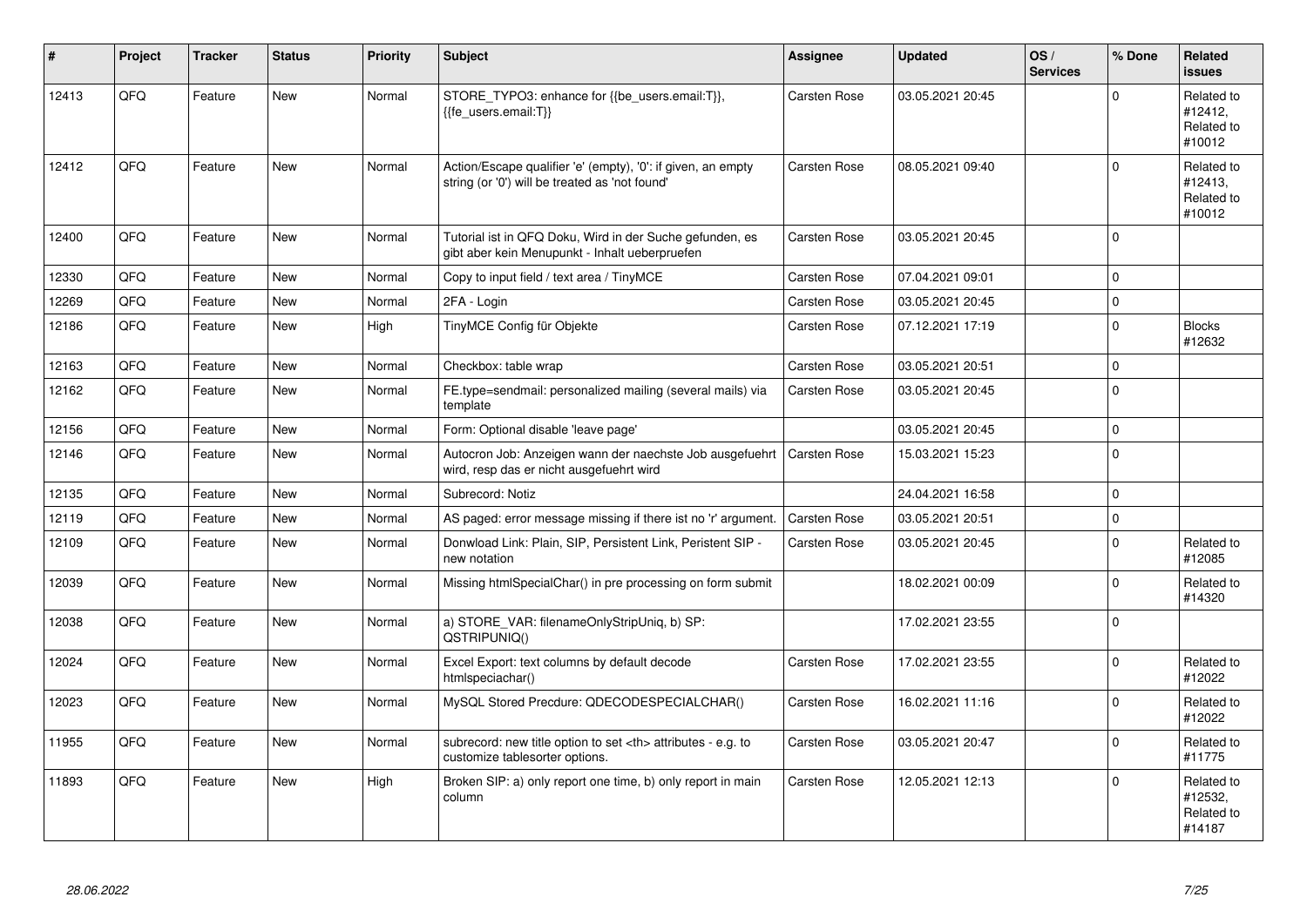| #     | Project | <b>Tracker</b> | <b>Status</b> | <b>Priority</b> | <b>Subject</b>                                                                        | <b>Assignee</b>     | <b>Updated</b>   | OS/<br><b>Services</b> | % Done      | Related<br><b>issues</b>                     |
|-------|---------|----------------|---------------|-----------------|---------------------------------------------------------------------------------------|---------------------|------------------|------------------------|-------------|----------------------------------------------|
| 11892 | QFQ     | Feature        | <b>New</b>    | Normal          | tablesorter: columns with links are hard to order - new<br>qualifier 'Y: <ord>'</ord> | Enis Nuredini       | 23.03.2022 09:22 |                        | $\Omega$    |                                              |
| 11850 | QFQ     | Feature        | <b>New</b>    | Urgent          | Wizard Form: basierend auf einer Tabelle eine Form<br>anlegen.                        |                     | 03.05.2021 21:12 |                        | $\Omega$    | Blocked by<br>#8082                          |
| 11775 | QFQ     | Feature        | <b>New</b>    | Normal          | Subrecord Tooltip pro Feld                                                            | Carsten Rose        | 18.12.2020 15:22 |                        | $\mathbf 0$ | Related to<br>#11955                         |
| 11747 | QFQ     | Feature        | <b>New</b>    | Normal          | Maintenance Page with Redirect                                                        | Carsten Rose        | 03.05.2021 20:47 |                        | $\Omega$    | Related to<br>#11741                         |
| 11716 | QFQ     | Feature        | <b>New</b>    | Normal          | Form an beliebiger Stelle im Report anzeigen                                          |                     | 09.12.2020 09:47 |                        | $\mathbf 0$ |                                              |
| 11702 | QFQ     | Feature        | New           | Normal          | HTML Special Char makes no sense for 'allbut' if '&' is<br>forbidden                  | Carsten Rose        | 07.12.2021 16:35 |                        | $\mathbf 0$ | Related to<br>#5112,<br>Related to<br>#14320 |
| 11535 | QFQ     | Feature        | <b>New</b>    | Normal          | Ability to create SQL columns in frontend QFQ forms                                   |                     | 17.11.2020 12:11 |                        | $\mathbf 0$ |                                              |
| 11534 | QFQ     | Feature        | New           | Normal          | Report: Action on selected rows - Table batchprocessing<br>feature                    |                     | 18.11.2020 08:15 |                        | $\Omega$    |                                              |
| 11523 | QFQ     | Feature        | <b>New</b>    | Normal          | Mit dynamic Update erkennen, ob Upload gemacht wurde                                  | <b>Carsten Rose</b> | 13.11.2020 15:07 |                        | $\mathbf 0$ | Related to<br>#9533                          |
| 11516 | QFQ     | Feature        | <b>New</b>    | Normal          | Multi Page Form (Previous/Next Buttons)                                               | <b>Carsten Rose</b> | 16.03.2021 17:52 |                        | $\mathbf 0$ |                                              |
| 11504 | QFQ     | Feature        | <b>New</b>    | Normal          | Dynamic Update: Button text update for 'Save',' Close' &<br>'Delete'                  | Carsten Rose        | 12.11.2020 23:44 |                        | $\Omega$    |                                              |
| 11460 | QFQ     | Feature        | <b>New</b>    | Normal          | Easier creation of changelog: gitchangelog                                            | Carsten Rose        | 12.06.2021 10:20 |                        | $\Omega$    | Related to<br>#13467                         |
| 11080 | QFQ     | Feature        | <b>New</b>    | Normal          | Send MQTT messages                                                                    | <b>Carsten Rose</b> | 29.08.2020 19:49 |                        | $\Omega$    |                                              |
| 10996 | QFQ     | Feature        | <b>New</b>    | Normal          | Download video via sip: no seek                                                       | Carsten Rose        | 12.08.2020 14:18 |                        | $\mathbf 0$ |                                              |
| 10979 | QFQ     | Feature        | <b>New</b>    | Normal          | Ajax Calls an API - dataReport                                                        | <b>Carsten Rose</b> | 11.05.2022 12:15 |                        | $\mathbf 0$ |                                              |
| 10976 | QFQ     | Feature        | New           | Normal          | Excel Export Verbesserungen                                                           | Carsten Rose        | 06.08.2020 10:56 |                        | $\mathbf 0$ |                                              |
| 10874 | QFQ     | Feature        | New           | Normal          | Erstellen eines Foreign Keys in der Tabelle "FormElement"                             |                     | 13.07.2020 10:11 |                        | $\mathbf 0$ |                                              |
| 10819 | QFQ     | Feature        | <b>New</b>    | Normal          | Persistent SIP - second try                                                           | <b>Carsten Rose</b> | 29.06.2020 23:02 |                        | $\mathbf 0$ | Related to<br>#6261                          |
| 10763 | QFQ     | Feature        | New           | Normal          | form accessed and submitted despite logout?                                           |                     | 16.06.2020 11:43 |                        | $\Omega$    |                                              |
| 10714 | QFQ     | Feature        | New           | Normal          | multi Table Form                                                                      | <b>Carsten Rose</b> | 16.03.2021 18:44 |                        | $\mathbf 0$ |                                              |
| 10593 | QFQ     | Feature        | New           | Normal          | label2: text behind input element                                                     | Carsten Rose        | 16.05.2020 10:57 |                        | $\mathbf 0$ |                                              |
| 10463 | QFQ     | Feature        | New           | Normal          | Report _link: expliztes setzen von HTML Tags (Bedarf fuer<br>'data-selenium' & 'id')  | Enis Nuredini       | 23.03.2022 09:23 |                        | $\mathbf 0$ | Related to<br>#7648                          |
| 10384 | QFQ     | Feature        | New           | Normal          | Parameter Exchange QFQ Instances                                                      |                     | 07.05.2020 09:38 |                        | $\mathbf 0$ |                                              |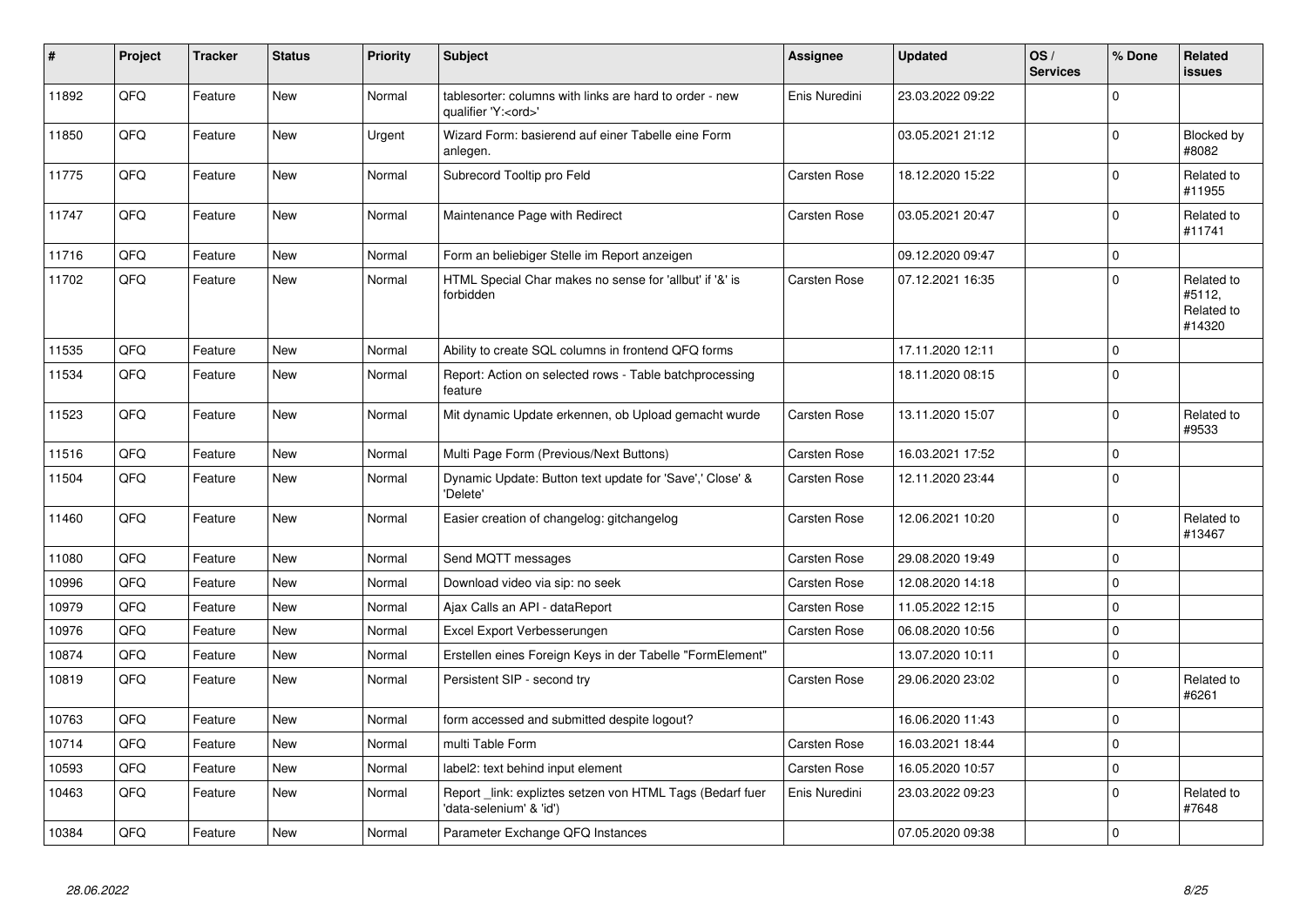| ∦     | Project        | <b>Tracker</b> | <b>Status</b> | <b>Priority</b> | <b>Subject</b>                                                                                                                        | <b>Assignee</b> | <b>Updated</b>   | OS/<br><b>Services</b> | % Done      | Related<br><b>issues</b>                                             |
|-------|----------------|----------------|---------------|-----------------|---------------------------------------------------------------------------------------------------------------------------------------|-----------------|------------------|------------------------|-------------|----------------------------------------------------------------------|
| 10345 | QFQ            | Feature        | <b>New</b>    | Normal          | Templates - Patterns QFQ Style                                                                                                        |                 | 03.05.2021 21:01 |                        | $\Omega$    | Related to<br>#10713                                                 |
| 10119 | QFQ            | Feature        | New           | Normal          | Dropdown (selectlist) & TypeAhead: format and catagorize<br>list                                                                      | Carsten Rose    | 07.05.2020 09:36 |                        | $\Omega$    |                                                                      |
| 10115 | QFQ            | Feature        | <b>New</b>    | Normal          | TypeAhead: static list                                                                                                                | Carsten Rose    | 26.02.2020 16:42 |                        | 100         |                                                                      |
| 10114 | QFQ            | Feature        | New           | High            | Symbol (Link): 'G:' (Glyphicon) replaced by 'i:' (icon)                                                                               |                 | 07.12.2021 17:19 |                        | $\Omega$    | Related to<br>#3797,<br>Related to<br>#4194                          |
| 10080 | QFQ            | Feature        | <b>New</b>    | Normal          | Popup on 'save' / 'close': configure dialog (answer<br>yes/no/cancle/)                                                                | Carsten Rose    | 28.03.2021 20:52 |                        | $\Omega$    | Is duplicate<br>of #12262                                            |
| 10014 | QFQ            | Feature        | New           | Normal          | Manual.rst: describe behaviour and process order of<br>fillStoreVar, slaveId, sqlBefore,                                              | Carsten Rose    | 01.02.2020 22:31 |                        | $\Omega$    |                                                                      |
| 9983  | QFQ            | Feature        | <b>New</b>    | Normal          | Report Notation: new keyword 'range'                                                                                                  | Carsten Rose    | 01.02.2020 15:55 |                        | $\mathbf 0$ |                                                                      |
| 9927  | QFQ            | Feature        | <b>New</b>    | Normal          | QFQ Update: a) Update nur machen wenn BE User<br>eingeloggt ist., b) Bei Fehler genaue Meldung welcher<br>Updateschritt Probleme hat. | Carsten Rose    | 22.01.2020 12:59 |                        | $\Omega$    |                                                                      |
| 9853  | QFQ            | Feature        | <b>New</b>    | Normal          | Check das SQL / QFQ / Mail Logfile geschrieben wird                                                                                   |                 | 09.01.2020 11:15 |                        | $\mathbf 0$ |                                                                      |
| 9811  | QFQ            | Feature        | <b>New</b>    | Normal          | Report: tag every n'th row                                                                                                            | Carsten Rose    | 01.02.2020 23:22 |                        | $\mathbf 0$ |                                                                      |
| 9781  | QFQ            | Feature        | <b>New</b>    | Normal          | Button: CSS class to make buttons smaller                                                                                             | Carsten Rose    | 01.02.2020 23:22 |                        | $\Omega$    |                                                                      |
| 9777  | QFQ            | Feature        | New           | Normal          | Logging QFQ Variables                                                                                                                 | Carsten Rose    | 16.12.2019 17:17 |                        | $\mathbf 0$ |                                                                      |
| 9707  | QFQ            | Feature        | <b>New</b>    | Normal          | SIP security: encode pageld and check pageld on decode                                                                                | Carsten Rose    | 01.02.2020 23:22 |                        | $\mathbf 0$ |                                                                      |
| 9706  | QFQ            | Feature        | <b>New</b>    | Normal          | Multi File Upload (hidden template group)                                                                                             | Carsten Rose    | 01.02.2020 23:22 |                        | $\Omega$    | Related to<br>#7521,<br>Related to<br>#5562,<br>Related to<br>#13330 |
| 9602  | QFQ            | Feature        | New           | Normal          | Form definition as JSON                                                                                                               | Carsten Rose    | 01.02.2020 23:21 |                        | $\Omega$    | Related to<br>#9600                                                  |
| 9537  | QFQ            | Feature        | New           | Normal          | FormEditor: Edit fieldset in FrontEnd                                                                                                 | Carsten Rose    | 01.02.2020 23:22 |                        | $\Omega$    |                                                                      |
| 9352  | QFQ            | Feature        | <b>New</b>    | Normal          | FE 'Native' fire slaveld, sqlAfter, sqlIns                                                                                            | Carsten Rose    | 01.02.2020 23:22 |                        | $\mathbf 0$ |                                                                      |
| 9348  | $\mathsf{QFQ}$ | Feature        | New           | Normal          | defaultThumbnailSize: pre render thumbnails                                                                                           | Carsten Rose    | 12.06.2021 09:05 |                        | 0           |                                                                      |
| 9221  | QFQ            | Feature        | <b>New</b>    | Normal          | typeAhead: Zeichenlimite ausschalten                                                                                                  | Carsten Rose    | 08.05.2021 17:06 |                        | $\mathbf 0$ |                                                                      |
| 9208  | QFQ            | Feature        | New           | Normal          | Manage 'recent' records                                                                                                               | Carsten Rose    | 01.02.2020 23:22 |                        | $\pmb{0}$   |                                                                      |
| 9136  | QFQ            | Feature        | New           | Normal          | Create ZIP files with dynamic PDFs                                                                                                    | Carsten Rose    | 01.02.2020 23:22 |                        | 0           |                                                                      |
| 9129  | QFQ            | Feature        | New           | Normal          | sqlValidate: Message as notification, not as error                                                                                    | Carsten Rose    | 01.02.2020 23:22 |                        | $\mathbf 0$ | Related to<br>#9128                                                  |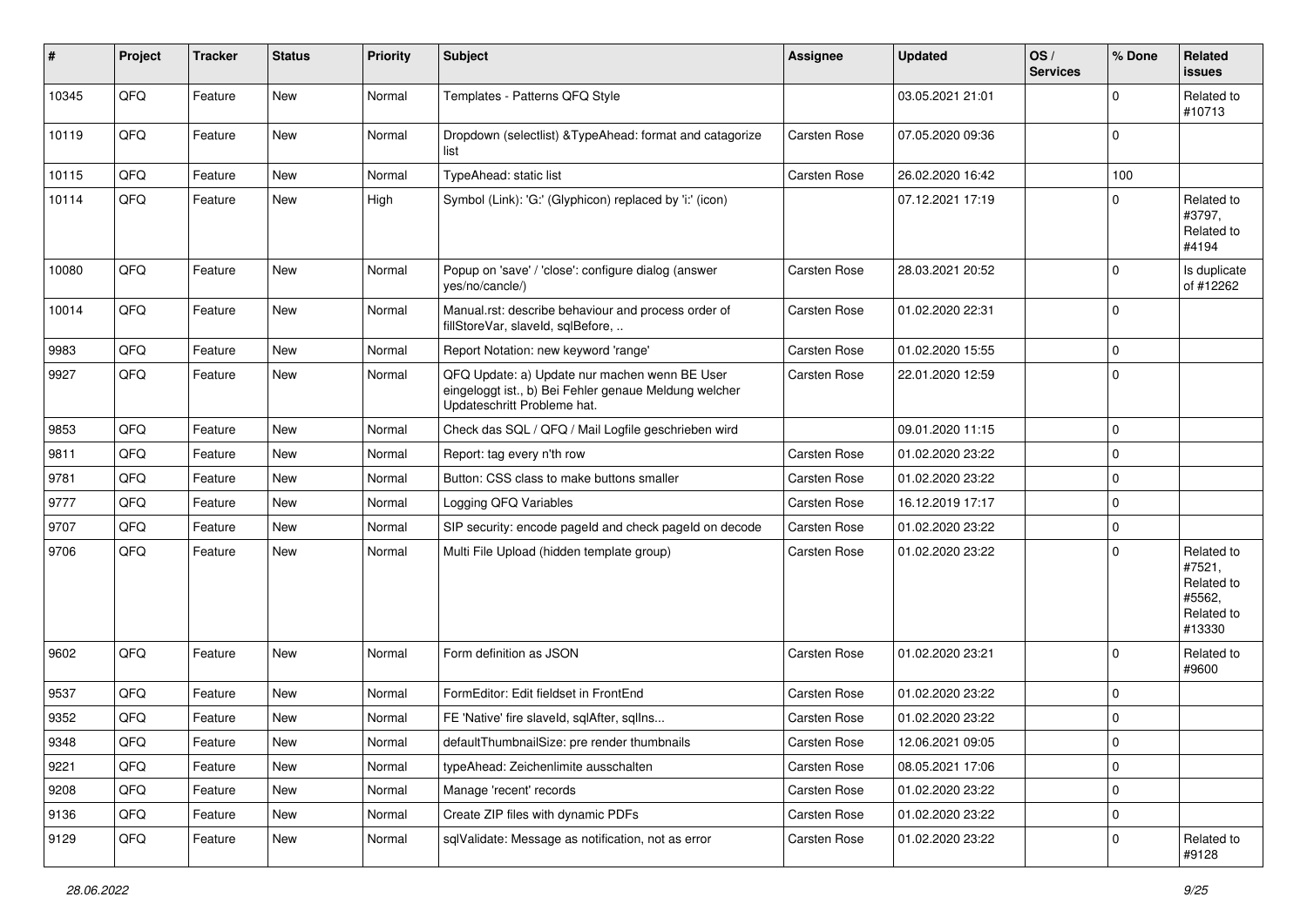| $\vert$ # | Project | <b>Tracker</b> | <b>Status</b> | <b>Priority</b> | <b>Subject</b>                                                                                         | Assignee            | <b>Updated</b>   | OS/<br><b>Services</b> | % Done      | <b>Related</b><br><b>issues</b> |
|-----------|---------|----------------|---------------|-----------------|--------------------------------------------------------------------------------------------------------|---------------------|------------------|------------------------|-------------|---------------------------------|
| 9128      | QFQ     | Feature        | New           | Normal          | Error Message: not replaced variables- a) replace back to<br>'{{', b) underline                        | Carsten Rose        | 01.02.2020 23:22 |                        | $\mathbf 0$ | Related to<br>#9129             |
| 8975      | QFQ     | Feature        | New           | Normal          | Report Notation: 2.0                                                                                   | Carsten Rose        | 01.02.2020 23:22 |                        | $\Omega$    | Related to<br>#8963             |
| 8962      | QFQ     | Feature        | <b>New</b>    | High            | allow for form fields with identical names                                                             | Carsten Rose        | 03.05.2021 21:14 |                        | $\mathbf 0$ |                                 |
| 8806      | QFQ     | Feature        | New           | Normal          | SQL Function nl2br                                                                                     | Carsten Rose        | 01.02.2020 23:22 |                        | $\mathbf 0$ |                                 |
| 8719      | QFQ     | Feature        | New           | Normal          | extraButtonLock: add support for 0/1                                                                   | Carsten Rose        | 01.02.2020 23:22 |                        | $\mathbf 0$ |                                 |
| 8702      | QFQ     | Feature        | New           | Normal          | Load Record which is locked: missing user info                                                         | Carsten Rose        | 11.12.2019 16:16 |                        | 0           | Related to<br>#9789             |
| 8336      | QFQ     | Feature        | New           | Normal          | Form > modified > Close New: a) Optional disable popup, b)<br>custom text, c) mode on save: close stay | Carsten Rose        | 01.02.2020 23:22 |                        | $\mathbf 0$ | Related to<br>#8335             |
| 8217      | QFQ     | Feature        | New           | Normal          | if-elseif-else construct                                                                               | Carsten Rose        | 16.03.2021 18:41 |                        | $\mathbf 0$ | Related to<br>#10716            |
| 8187      | QFQ     | Feature        | New           | Normal          | Subrecord: enable/hide new button - make new/edit/delete<br>customizeable.                             | Carsten Rose        | 06.03.2021 18:44 |                        | $\mathbf 0$ | Related to<br>#11326            |
| 8089      | QFQ     | Feature        | New           | Normal          | Copy/Paste for FormElements                                                                            | Carsten Rose        | 01.02.2020 23:22 |                        | $\mathbf 0$ |                                 |
| 7924      | QFQ     | Feature        | New           | Normal          | Radio/Checkbox with Tooltip                                                                            | Carsten Rose        | 01.02.2020 23:22 |                        | $\mathbf 0$ |                                 |
| 7920      | QFQ     | Feature        | New           | Normal          | FE: Syntax Highlight, Zeinlenumbruch                                                                   | Carsten Rose        | 01.02.2020 10:03 |                        | $\mathbf 0$ |                                 |
| 7850      | QFQ     | Feature        | New           | High            | Upload records: non 'pathFileName' column                                                              | Carsten Rose        | 03.05.2021 21:14 |                        | $\mathbf 0$ |                                 |
| 7812      | QFQ     | Feature        | New           | Normal          | FE 'Subrecord' - new option 'subrecordShowFilter',<br>'subrecordPaging'                                | <b>Carsten Rose</b> | 01.02.2020 23:22 |                        | $\mathbf 0$ |                                 |
| 7683      | QFQ     | Feature        | New           | Normal          | Special column names in '{{ SELECT  AS _link }}' should<br>be detected                                 | Carsten Rose        | 01.02.2020 23:21 |                        | $\mathbf 0$ |                                 |
| 7681      | QFQ     | Feature        | <b>New</b>    | Normal          | Optional switch off 'check for modified record'                                                        | Carsten Rose        | 01.02.2020 23:21 |                        | $\mathbf 0$ |                                 |
| 7660      | QFQ     | Feature        | New           | Normal          | IMAP: import mails to DB, move / delete mails                                                          | Carsten Rose        | 01.02.2020 09:52 |                        | $\mathbf 0$ |                                 |
| 7521      | QFQ     | Feature        | New           | Normal          | TemplateGroup: fe.type=upload                                                                          | <b>Carsten Rose</b> | 01.02.2020 23:21 |                        | $\mathbf 0$ | Related to<br>#9706             |
| 7520      | QFQ     | Feature        | New           | Normal          | QR Code:  AS _qr ( AS _link)                                                                           | Carsten Rose        | 01.02.2020 23:22 |                        | $\mathbf 0$ |                                 |
| 7519      | QFQ     | Feature        | New           | Normal          | Select: Multi                                                                                          | Carsten Rose        | 01.02.2020 23:22 |                        | 0           |                                 |
| 7481      | QFQ     | Feature        | New           | Normal          | Detect 'BaseUrl' automatically                                                                         | Carsten Rose        | 01.02.2020 23:21 |                        | $\mathbf 0$ |                                 |
| 7480      | QFQ     | Feature        | New           | Normal          | Record History (Undo / Redo)                                                                           | <b>Carsten Rose</b> | 11.12.2019 16:16 |                        | 0           | Related to<br>#2361             |
| 7342      | QFQ     | Feature        | New           | Normal          | add content $=$ hide this                                                                              | Carsten Rose        | 01.02.2020 23:21 |                        | $\mathbf 0$ |                                 |
| 7280      | QFQ     | Feature        | New           | Normal          | recently used table                                                                                    | Carsten Rose        | 01.02.2020 23:21 |                        | $\mathbf 0$ |                                 |
| 7239      | QFQ     | Feature        | New           | Normal          | TinyMCE: html tag whitelist                                                                            | Carsten Rose        | 01.02.2020 23:21 |                        | $\Omega$    | Related to<br>#14320            |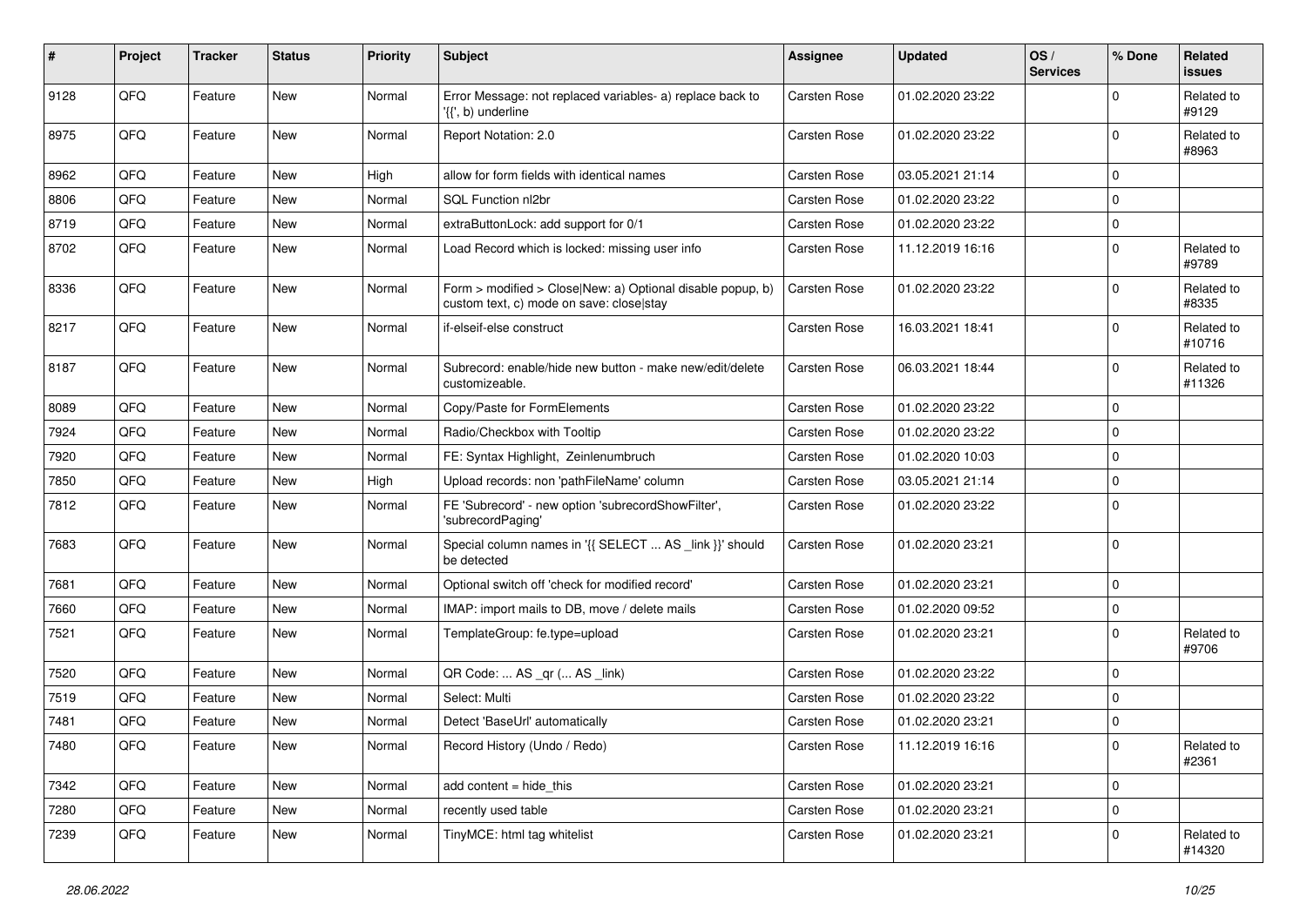| $\vert$ # | Project | <b>Tracker</b> | <b>Status</b> | <b>Priority</b> | <b>Subject</b>                                                                                                             | Assignee     | <b>Updated</b>   | OS/<br><b>Services</b> | % Done   | Related<br><b>issues</b>                    |
|-----------|---------|----------------|---------------|-----------------|----------------------------------------------------------------------------------------------------------------------------|--------------|------------------|------------------------|----------|---------------------------------------------|
| 7175      | QFQ     | Feature        | <b>New</b>    | Normal          | Upload: md5 hash as filename                                                                                               | Carsten Rose | 01.02.2020 23:21 |                        | $\Omega$ |                                             |
| 7119      | QFQ     | Feature        | <b>New</b>    | Normal          | Upload: scaleDownWidth, scaleDownHeight                                                                                    | Carsten Rose | 01.02.2020 23:21 |                        | $\Omega$ |                                             |
| 7109      | QFQ     | Feature        | <b>New</b>    | Normal          | Dynamic Updates: row/element hide                                                                                          | Carsten Rose | 01.02.2020 23:22 |                        | $\Omega$ | Has<br>duplicate<br>#4081                   |
| 7102      | QFQ     | Feature        | <b>New</b>    | Normal          | Comment sign in report: '#' and '--'                                                                                       | Carsten Rose | 01.02.2020 23:21 |                        | 0        |                                             |
| 7099      | QFQ     | Feature        | New           | Normal          | Redesign FormEditor                                                                                                        | Carsten Rose | 01.02.2020 23:21 |                        | $\Omega$ |                                             |
| 6855      | QFQ     | Feature        | New           | Normal          | With {{feUser:U}}!={{feUser:T}}: Save / Delete: only possible<br>with {{feUserSave:U}}='yes' and '{{feUserDelete:U}}='yes' | Carsten Rose | 01.02.2020 23:21 |                        | $\Omega$ |                                             |
| 6765      | QFQ     | Feature        | <b>New</b>    | Normal          | Moeglichkeit via QFQ eigene Logs zu schreiben                                                                              | Carsten Rose | 01.02.2020 23:21 |                        | $\Omega$ |                                             |
| 6723      | QFQ     | Feature        | New           | Normal          | Report QFQ Installation and Version                                                                                        | Carsten Rose | 12.06.2021 09:07 |                        | $\Omega$ |                                             |
| 6609      | QFQ     | Feature        | New           | Normal          | Formlet: JSON API erweitern                                                                                                | Carsten Rose | 01.02.2020 23:21 |                        | 50       |                                             |
| 6602      | QFQ     | Feature        | <b>New</b>    | Normal          | Formlet: in Report auf Mausklick ein mini-form oeffnen                                                                     | Carsten Rose | 11.12.2019 16:16 |                        | 0        |                                             |
| 6594      | QFQ     | Feature        | <b>New</b>    | Normal          | Excel: on download, check if there is a valid sip                                                                          | Carsten Rose | 01.02.2020 23:21 |                        | $\Omega$ |                                             |
| 6437      | QFQ     | Feature        | New           | Normal          | Neuer Mode Button bei FormElementen                                                                                        | Carsten Rose | 01.02.2020 23:21 |                        | $\Omega$ | Related to<br>#9668.<br>Blocked by<br>#9678 |
| 6292      | QFQ     | Feature        | <b>New</b>    | Normal          | Download: File speichern mit Hash aber original Filename in<br>der Datenbank vermerken fuer Downloads                      | Carsten Rose | 01.02.2020 23:21 |                        | $\Omega$ |                                             |
| 6289      | QFQ     | Feature        | <b>New</b>    | Normal          | Form: Log                                                                                                                  | Carsten Rose | 01.02.2020 23:21 |                        | $\Omega$ |                                             |
| 6261      | QFQ     | Feature        | New           | Normal          | Persistent SIP                                                                                                             | Carsten Rose | 12.06.2021 09:07 |                        | $\Omega$ | Related to<br>#10819                        |
| 5782      | QFQ     | Feature        | <b>New</b>    | Normal          | NextCloud API                                                                                                              | Carsten Rose | 01.02.2020 10:02 |                        | $\Omega$ |                                             |
| 5715      | QFQ     | Feature        | New           | High            | <b>PDF Caching</b>                                                                                                         | Carsten Rose | 03.05.2021 21:14 |                        | $\Omega$ | Related to<br>#5851,<br>Related to<br>#6357 |
| 5345      | QFQ     | Feature        | <b>New</b>    | Normal          | Report: UPDATE / INSERT / DELETE statements should<br>trigger subqueries, depending on the result.                         | Carsten Rose | 27.05.2020 16:11 |                        | $\Omega$ |                                             |
| 5131      | QFQ     | Feature        | <b>New</b>    | Normal          | Activate Spin Gear ('wait/busy' indicator) via LINK attribute                                                              | Carsten Rose | 01.02.2020 23:21 |                        | $\Omega$ |                                             |
| 4413      | QFQ     | Feature        | New           | Normal          | fieldset: show/hidden, modeSql, dynamicUpdate                                                                              | Carsten Rose | 09.02.2022 15:19 |                        | 0        |                                             |
| 4250      | QFQ     | Feature        | <b>New</b>    | Normal          | AutoCron in QFQ via PHP                                                                                                    | Carsten Rose | 01.02.2020 23:21 |                        | $\Omega$ | Related to<br>#3292,<br>Related to<br>#3291 |
| 4082      | QFQ     | Feature        | New           | Normal          | Dynamic Update: modeSgl - useful default                                                                                   | Carsten Rose | 01.02.2020 23:22 |                        | $\Omega$ |                                             |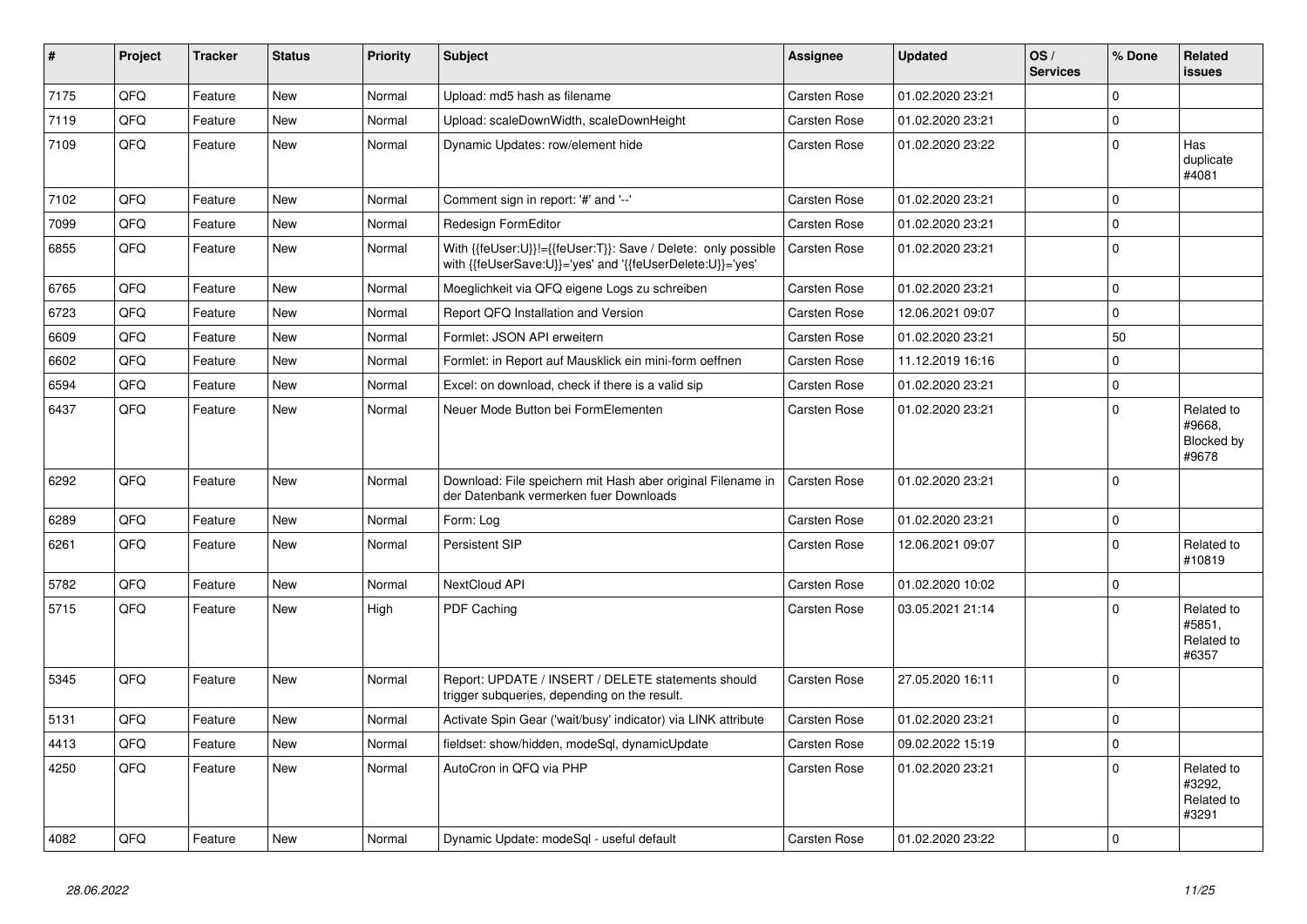| ∥ #   | Project | <b>Tracker</b> | <b>Status</b> | <b>Priority</b> | <b>Subject</b>                                                                                           | <b>Assignee</b>     | <b>Updated</b>   | OS/<br><b>Services</b> | % Done      | Related<br><b>issues</b>                                                |
|-------|---------|----------------|---------------|-----------------|----------------------------------------------------------------------------------------------------------|---------------------|------------------|------------------------|-------------|-------------------------------------------------------------------------|
| 4050  | QFQ     | Feature        | New           | Normal          | sql.log: 1) FormElement ID which causes a specific action,<br>2) Result in the same row.                 | Carsten Rose        | 15.04.2020 11:35 |                        | $\Omega$    | Related to<br>#5458                                                     |
| 4023  | QFQ     | Feature        | <b>New</b>    | Normal          | prepared statements - FE action: salveld, sqlInsert,<br>sqlUpdate, sqlDelete, sqlBefore, sqlAfter        | Carsten Rose        | 11.12.2019 16:15 |                        | $\mathbf 0$ |                                                                         |
| 3864  | QFQ     | Feature        | <b>New</b>    | Normal          | Encrypt / decrypt field                                                                                  | Carsten Rose        | 08.03.2021 18:08 |                        | $\mathbf 0$ |                                                                         |
| 3727  | QFQ     | Feature        | <b>New</b>    | High            | Security: Session Hijacking erschweren                                                                   | Carsten Rose        | 03.05.2021 21:14 |                        | $\mathbf 0$ |                                                                         |
| 3504  | QFQ     | Feature        | <b>New</b>    | Normal          | Logging: welche Action FEs werden wann wie ausgefuehrt                                                   | Carsten Rose        | 01.02.2020 23:21 |                        | $\Omega$    | Related to<br>#5458,<br>Related to<br>#4092                             |
| 3432  | QFQ     | Feature        | <b>New</b>    | Normal          | subrecord: dynamicUpdate                                                                                 | Carsten Rose        | 11.06.2020 21:10 |                        | $\Omega$    | Related to<br>#5691                                                     |
| 2361  | QFQ     | Feature        | <b>New</b>    | Normal          | Logging wer/wann/wo welches Formular aufgerufen hat                                                      | Carsten Rose        | 11.12.2019 16:15 |                        | $\mathbf 0$ | Related to<br>#4432,<br>Related to<br>#7480                             |
| 14283 | QFQ     | Bug            | Priorize      | Normal          | HEIC / HEIF convert doesn't trigger                                                                      | <b>Carsten Rose</b> | 19.06.2022 16:37 |                        | $\Omega$    |                                                                         |
| 13943 | QFQ     | <b>Bug</b>     | Priorize      | Normal          | unable to find formgroup                                                                                 | Enis Nuredini       | 28.05.2022 11:03 |                        | $\Omega$    |                                                                         |
| 12325 | QFQ     | <b>Bug</b>     | Priorize      | Normal          | MultiDB form.dblndex not working for report syntax                                                       | Carsten Rose        | 07.09.2021 13:37 |                        | $\mathbf 0$ | Related to<br>#12145,<br>Related to<br>#12314                           |
| 9975  | QFQ     | Bug            | Priorize      | Normal          | Dropdown Menu: 'r:3' broken                                                                              | Carsten Rose        | 01.02.2020 10:13 |                        | $\pmb{0}$   |                                                                         |
| 9958  | QFQ     | <b>Bug</b>     | Priorize      | Normal          | Broken subrecord query: no error message                                                                 | Carsten Rose        | 05.02.2021 15:15 |                        | $\Omega$    |                                                                         |
| 9947  | QFQ     | <b>Bug</b>     | Priorize      | Normal          | Unwanted error message if missing 'typeAheadSqlPrefetch'                                                 | Carsten Rose        | 01.02.2020 10:13 |                        | $\mathbf 0$ |                                                                         |
| 9862  | QFQ     | <b>Bug</b>     | Priorize      | Normal          | Failed writing to sql mail qfq.log should throw an exception                                             | Carsten Rose        | 01.02.2020 10:13 |                        | $\mathbf 0$ |                                                                         |
| 9834  | QFQ     | <b>Bug</b>     | Priorize      | Normal          | Input elements with tag 'disabled' are missing on<br>form-submit: server option 'processReadOnly' broken | Carsten Rose        | 07.12.2021 16:43 |                        | $\Omega$    | Related to<br>#9691,<br>Related to<br>#5305, Has<br>duplicate<br>#12331 |
| 9534  | QFQ     | Bug            | Priorize      | Urgent          | FE.type=upload: 'Unknown Mode: ID"                                                                       | Carsten Rose        | 03.05.2021 21:14 |                        | $\Omega$    | Related to<br>#9532                                                     |
| 9173  | QFQ     | Bug            | Priorize      | Urgent          | Stale Record Lock: Firefox                                                                               | Carsten Rose        | 03.05.2021 21:14 |                        | $\mathbf 0$ | Related to<br>#9789                                                     |
| 9121  | QFQ     | <b>Bug</b>     | Priorize      | High            | sip links have r and dblndexData set                                                                     | Carsten Rose        | 12.06.2021 10:41 |                        | $\mathbf 0$ |                                                                         |
| 8037  | QFQ     | Bug            | Priorize      | Normal          | FE.type=upload (advanced mode): {{slaveld:V}} missing<br>during dynamic update                           | Carsten Rose        | 01.02.2020 10:13 |                        | $\mathbf 0$ |                                                                         |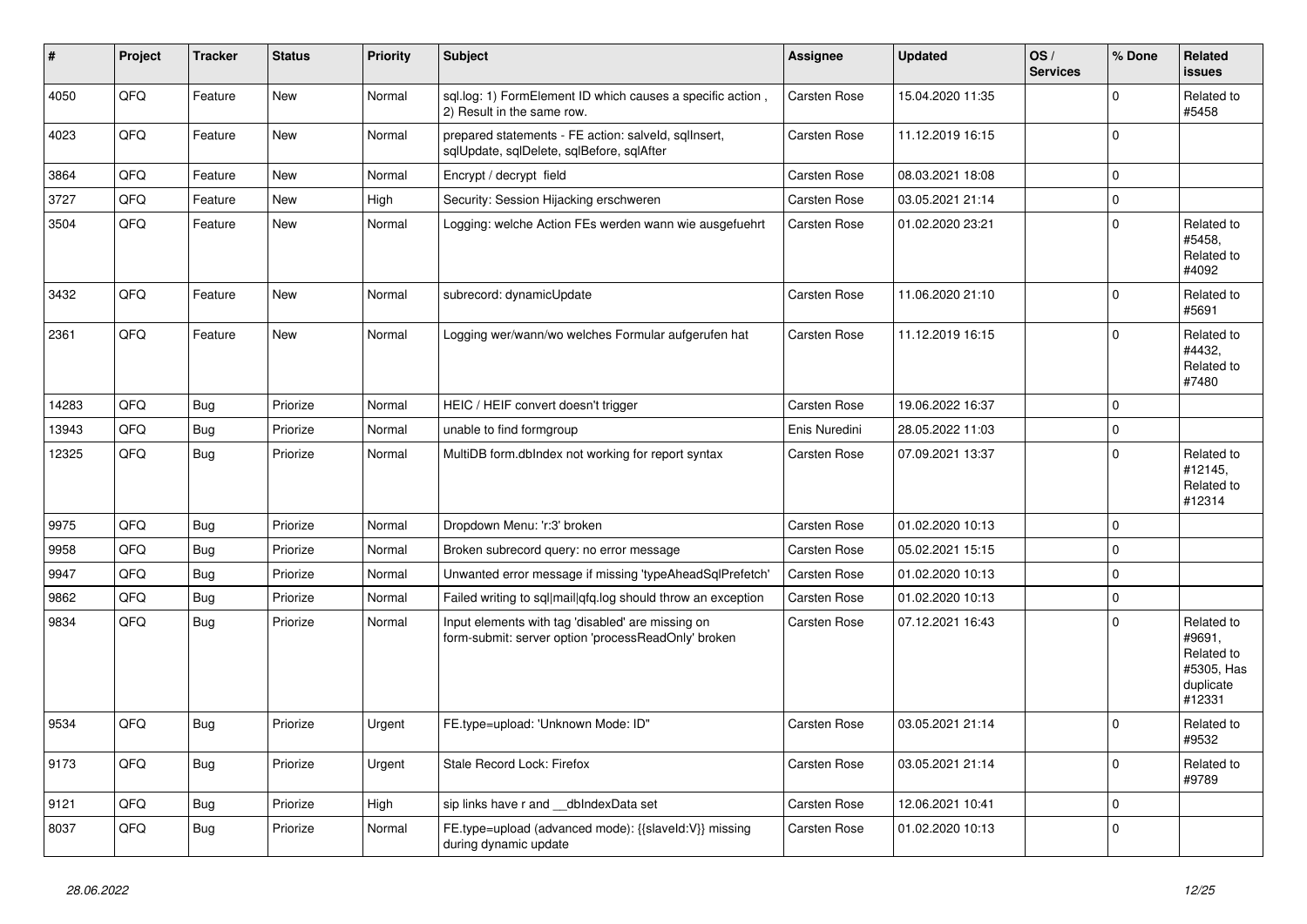| #     | Project | <b>Tracker</b> | <b>Status</b> | <b>Priority</b> | <b>Subject</b>                                                                                      | <b>Assignee</b>     | <b>Updated</b>   | OS/<br><b>Services</b> | % Done      | Related<br><b>issues</b>                                               |
|-------|---------|----------------|---------------|-----------------|-----------------------------------------------------------------------------------------------------|---------------------|------------------|------------------------|-------------|------------------------------------------------------------------------|
| 7656  | QFQ     | Bug            | Priorize      | Normal          | FE with required, 'pattern' and 'extraButtonLock': always<br>complain about missing value           | Carsten Rose        | 01.02.2020 10:13 |                        | $\mathbf 0$ |                                                                        |
| 7616  | QFQ     | Bug            | Priorize      | Normal          | Selectlist with Enum & Dynamic Update                                                               | Carsten Rose        | 01.02.2020 10:13 |                        | $\pmb{0}$   |                                                                        |
| 6574  | QFQ     | Bug            | Priorize      | Normal          | qfq.log: Fehlermeldung wurde angezeigt, aber nicht geloggt                                          | Carsten Rose        | 01.02.2020 10:13 |                        | $\mathbf 0$ |                                                                        |
| 6566  | QFQ     | <b>Bug</b>     | Priorize      | Normal          | Link Function 'delete': provided parameter missing on page<br>reload                                | Benjamin Baer       | 03.01.2022 08:08 |                        | $\mathbf 0$ |                                                                        |
| 6140  | QFQ     | <b>Bug</b>     | Priorize      | Normal          | QFQ DnD Sort: Locked fields                                                                         | Benjamin Baer       | 21.03.2022 09:56 |                        | $\pmb{0}$   |                                                                        |
| 6116  | QFQ     | Bug            | Priorize      | High            | value of checkbox not saved                                                                         | Carsten Rose        | 07.12.2021 17:19 |                        | $\pmb{0}$   |                                                                        |
| 4457  | QFQ     | <b>Bug</b>     | Priorize      | Normal          | typeahead: pressing return to select an item, saves the form<br>and closes the form.                | Benjamin Baer       | 03.01.2022 08:01 |                        | $\mathbf 0$ | Related to<br>#4398                                                    |
| 3782  | QFQ     | Bug            | Priorize      | Normal          | Bei fehlerhafter Eingabe (z.B. Datum) sollte das erwartete<br>Format angezeigt werden               | Carsten Rose        | 01.02.2020 10:13 |                        | $\mathbf 0$ |                                                                        |
| 2665  | QFQ     | <b>Bug</b>     | Priorize      | Normal          | Dynamic Update funktioniert nicht, wenn beim<br>entsprechenden FormElement eine size angegeben ist. | Benjamin Baer       | 03.01.2022 08:12 |                        | 30          |                                                                        |
| 14371 | QFQ     | Feature        | Priorize      | Normal          | <b>LDAP via REPORT</b>                                                                              | Carsten Rose        | 19.06.2022 16:37 |                        | $\mathbf 0$ |                                                                        |
| 14290 | QFQ     | Feature        | Priorize      | Normal          | FormEditor: Show Table Definition                                                                   | <b>Carsten Rose</b> | 19.06.2022 16:37 |                        | $\mathbf 0$ |                                                                        |
| 13900 | QFQ     | Feature        | Priorize      | Normal          | Selenium: Check das Cookie/PDF funktioniert                                                         | Enis Nuredini       | 25.03.2022 12:45 |                        | $\mathbf 0$ |                                                                        |
| 12504 | QFQ     | Feature        | Priorize      | Normal          | sql.log: report fe.id                                                                               | Carsten Rose        | 05.05.2021 22:09 |                        | $\pmb{0}$   |                                                                        |
| 12503 | QFQ     | Feature        | Priorize      | Normal          | Detect dangerous UPDATE statement with missing WHERE                                                | Carsten Rose        | 05.05.2021 22:09 |                        | $\pmb{0}$   |                                                                        |
| 12452 | QFQ     | Feature        | Priorize      | Normal          | BaseURL: alsways with '/' at the end                                                                | <b>Carsten Rose</b> | 19.06.2022 13:45 |                        | $\Omega$    | Related to<br>#10782                                                   |
| 11320 | QFQ     | Feature        | Priorize      | Normal          | Typo3 Version 10 support                                                                            | Carsten Rose        | 05.05.2021 22:09 |                        | $\pmb{0}$   |                                                                        |
| 10569 | QFQ     | Feature        | Priorize      | Normal          | link blank more safe                                                                                | Enis Nuredini       | 25.03.2022 12:44 |                        | $\pmb{0}$   |                                                                        |
| 10015 | QFQ     | Feature        | Priorize      | Normal          | Monospace in Textarea                                                                               | Carsten Rose        | 03.02.2020 13:40 |                        | $\mathbf 0$ |                                                                        |
| 10012 | QFQ     | Feature        | Priorize      | Normal          | redirectAllMailTo: {{beEmail:T}}                                                                    | Carsten Rose        | 08.05.2021 09:54 |                        | $\Omega$    | Related to<br>#12412,<br>Related to<br>#12413,<br>Related to<br>#10011 |
| 10011 | QFQ     | Feature        | Priorize      | Normal          | Offer new STORE_TYPO3 Variable 'beUser', 'beEmail'                                                  | Carsten Rose        | 08.05.2021 09:51 |                        | $\Omega$    | Related to<br>#10012,<br>Related to<br>#12511                          |
| 10005 | QFQ     | Feature        | Priorize      | Normal          | Report / special column name:  AS _calendar                                                         | Carsten Rose        | 03.06.2020 17:28 |                        | $\mathbf 0$ |                                                                        |
| 10003 | QFQ     | Feature        | Priorize      | Normal          | fieldset: stronger visualize group                                                                  | Benjamin Baer       | 12.02.2020 08:13 |                        | $\pmb{0}$   |                                                                        |
| 9968  | QFG     | Feature        | Priorize      | Normal          | Tooltip in Links for Developer                                                                      | Carsten Rose        | 01.02.2020 23:17 |                        | $\pmb{0}$   |                                                                        |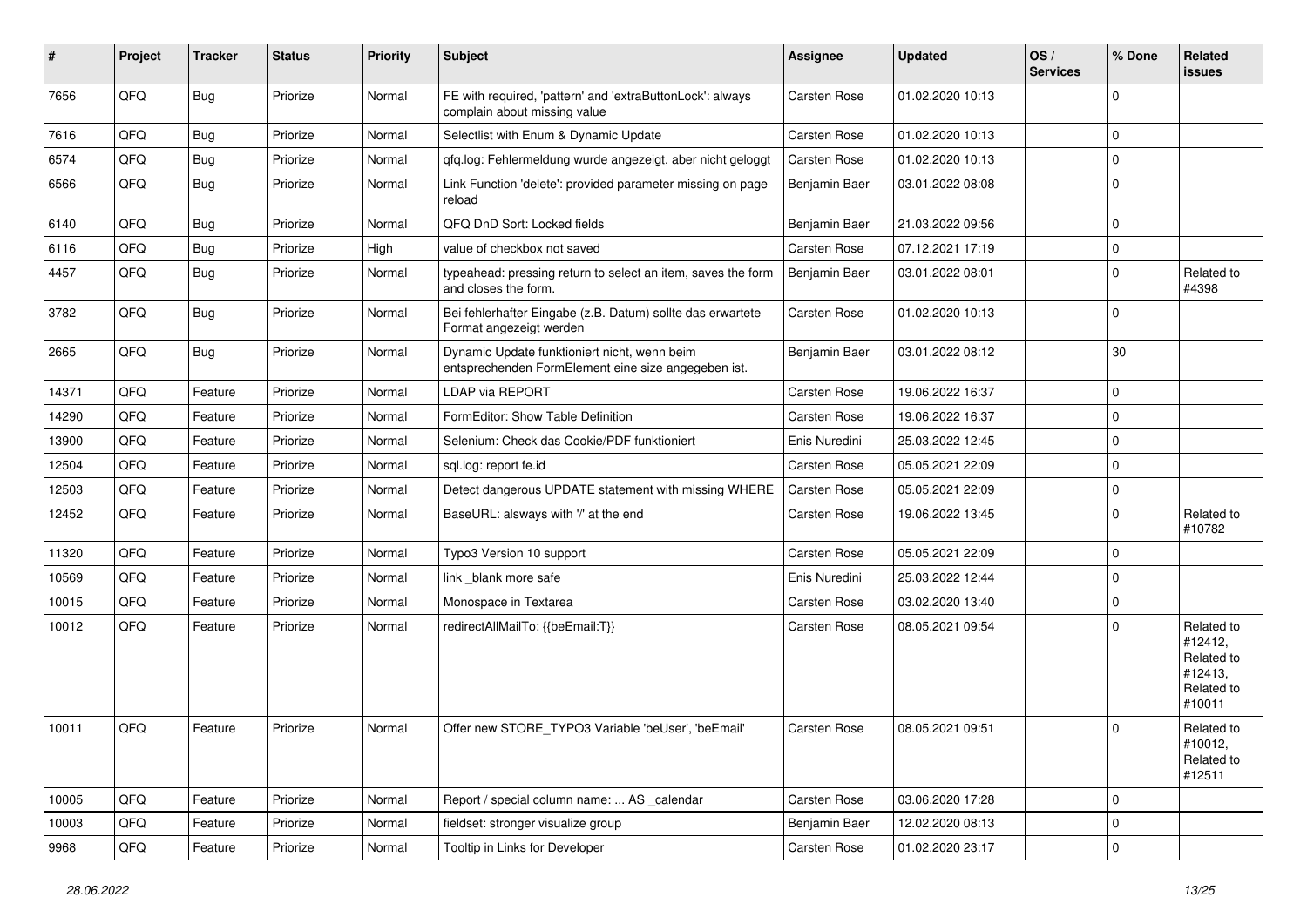| $\vert$ # | Project | <b>Tracker</b> | <b>Status</b> | <b>Priority</b> | <b>Subject</b>                                                                                    | <b>Assignee</b>     | <b>Updated</b>   | OS/<br><b>Services</b> | % Done      | Related<br><b>issues</b>                        |
|-----------|---------|----------------|---------------|-----------------|---------------------------------------------------------------------------------------------------|---------------------|------------------|------------------------|-------------|-------------------------------------------------|
| 9928      | QFQ     | Feature        | Priorize      | Normal          | SpecialColumnName: a) Deprecated: ' AS "_+tag " ', b)<br>New: ' AS "_ <tag1><tag2>"</tag2></tag1> | Carsten Rose        | 01.02.2020 23:17 |                        | $\Omega$    | Related to<br>#9929                             |
| 9900      | QFQ     | Feature        | Priorize      | Normal          | Generic API Call: tt-content record >> JSON                                                       | <b>Carsten Rose</b> | 01.02.2020 10:13 |                        | $\mathbf 0$ |                                                 |
| 9668      | QFQ     | Feature        | Priorize      | Normal          | Form.mode: rename 'hidden' to 'hide'                                                              | Carsten Rose        | 05.05.2021 22:14 |                        | $\mathbf 0$ | Related to<br>#6437                             |
| 9394      | QFQ     | Feature        | Priorize      | Normal          | REST: allow for non numerical ids in get requests                                                 | <b>Carsten Rose</b> | 05.05.2021 22:10 |                        | $\pmb{0}$   |                                                 |
| 9346      | QFQ     | Feature        | Priorize      | Normal          | beforeSave: check if an upload is given                                                           | Carsten Rose        | 11.06.2021 21:18 |                        | $\Omega$    |                                                 |
| 9135      | QFQ     | Feature        | Priorize      | Normal          | Progress Bar generic / replace old hourglass download<br>popup                                    | Benjamin Baer       | 03.01.2022 07:43 |                        | $\mathbf 0$ |                                                 |
| 8963      | QFQ     | Feature        | Priorize      | Normal          | Setting values in a store: flexible way                                                           | Carsten Rose        | 05.05.2021 22:10 |                        | $\mathbf 0$ | Related to<br>#8975                             |
| 8585      | QFQ     | Feature        | Priorize      | Normal          | Enhance Error message for 'unknown form'                                                          | Carsten Rose        | 01.02.2020 10:13 |                        | $\pmb{0}$   |                                                 |
| 8584      | QFQ     | Feature        | Priorize      | Normal          | FE 'Action' - never assign to Container (except Template<br>Group)                                | Carsten Rose        | 01.02.2020 10:13 |                        | $\Omega$    |                                                 |
| 8277      | QFQ     | Feature        | Priorize      | Normal          | fe.parameter.default=                                                                             | Carsten Rose        | 01.02.2020 23:17 |                        | $\mathbf 0$ | Related to<br>#8113                             |
| 8204      | QFQ     | Feature        | Priorize      | High            | Position 'required mark'                                                                          | Carsten Rose        | 16.06.2021 13:44 |                        | $\pmb{0}$   |                                                 |
| 8082      | QFQ     | Feature        | Priorize      | High            | Contact form without saving record                                                                | <b>Carsten Rose</b> | 07.12.2021 15:20 |                        | $\Omega$    | Related to<br>#8587,<br><b>Blocks</b><br>#11850 |
| 8044      | QFQ     | Feature        | Priorize      | Normal          | Transaction: a) Form, b) Report                                                                   | <b>Carsten Rose</b> | 05.05.2021 22:14 |                        | $\Omega$    | Related to<br>#8043                             |
| 8034      | QFQ     | Feature        | Priorize      | Normal          | FormElement 'data': 22.22.2222 should not be accepted                                             | Carsten Rose        | 01.02.2020 10:13 |                        | $\mathbf 0$ |                                                 |
| 7965      | QFQ     | Feature        | Priorize      | Normal          | Input type 'text' with visual format - currency                                                   | Benjamin Baer       | 03.01.2022 07:45 |                        | $\mathbf 0$ |                                                 |
| 7730      | QFQ     | Feature        | Priorize      | Normal          | SELECT Box: title in between                                                                      | Benjamin Baer       | 01.02.2020 23:22 |                        | $\pmb{0}$   |                                                 |
| 7630      | QFQ     | Feature        | Priorize      | Normal          | detailed error message for simple upload                                                          | Carsten Rose        | 01.02.2020 10:13 |                        | $\mathbf 0$ |                                                 |
| 7522      | QFQ     | Feature        | Priorize      | Normal          | Inserting default index.html to folder (Avoid Apache Indexing)                                    | <b>Carsten Rose</b> | 01.02.2020 10:13 |                        | $\mathbf 0$ |                                                 |
| 7290      | QFQ     | Feature        | Priorize      | Normal          | FormEditor: title as textarea if LEN(title)>60                                                    | <b>Carsten Rose</b> | 01.02.2020 10:13 |                        | $\mathbf 0$ | Blocked by<br>#7682                             |
| 7217      | QFQ     | Feature        | Priorize      | Normal          | Download: notice User if ` sip=?` is missing                                                      | Carsten Rose        | 01.02.2020 10:13 |                        | $\pmb{0}$   |                                                 |
| 6998      | QFQ     | Feature        | Priorize      | Normal          | Form: with debug=on show column information as tooltip of<br>column label                         | <b>Carsten Rose</b> | 01.02.2020 10:13 |                        | $\Omega$    |                                                 |
| 6870      | QFQ     | Feature        | Priorize      | Normal          | Click on 'link' triggers an API call                                                              | Benjamin Baer       | 03.01.2022 08:25 |                        | $\mathbf 0$ |                                                 |
| 6801      | QFQ     | Feature        | Priorize      | Normal          | Fabric: Maximize / FullIscreen                                                                    | Benjamin Baer       | 21.03.2022 09:56 |                        | $\mathbf 0$ |                                                 |
| 6224      | QFQ     | Feature        | Priorize      | Normal          | Dynamic update: fade in/out fields                                                                | Benjamin Baer       | 21.03.2022 09:50 |                        | $\mathbf 0$ |                                                 |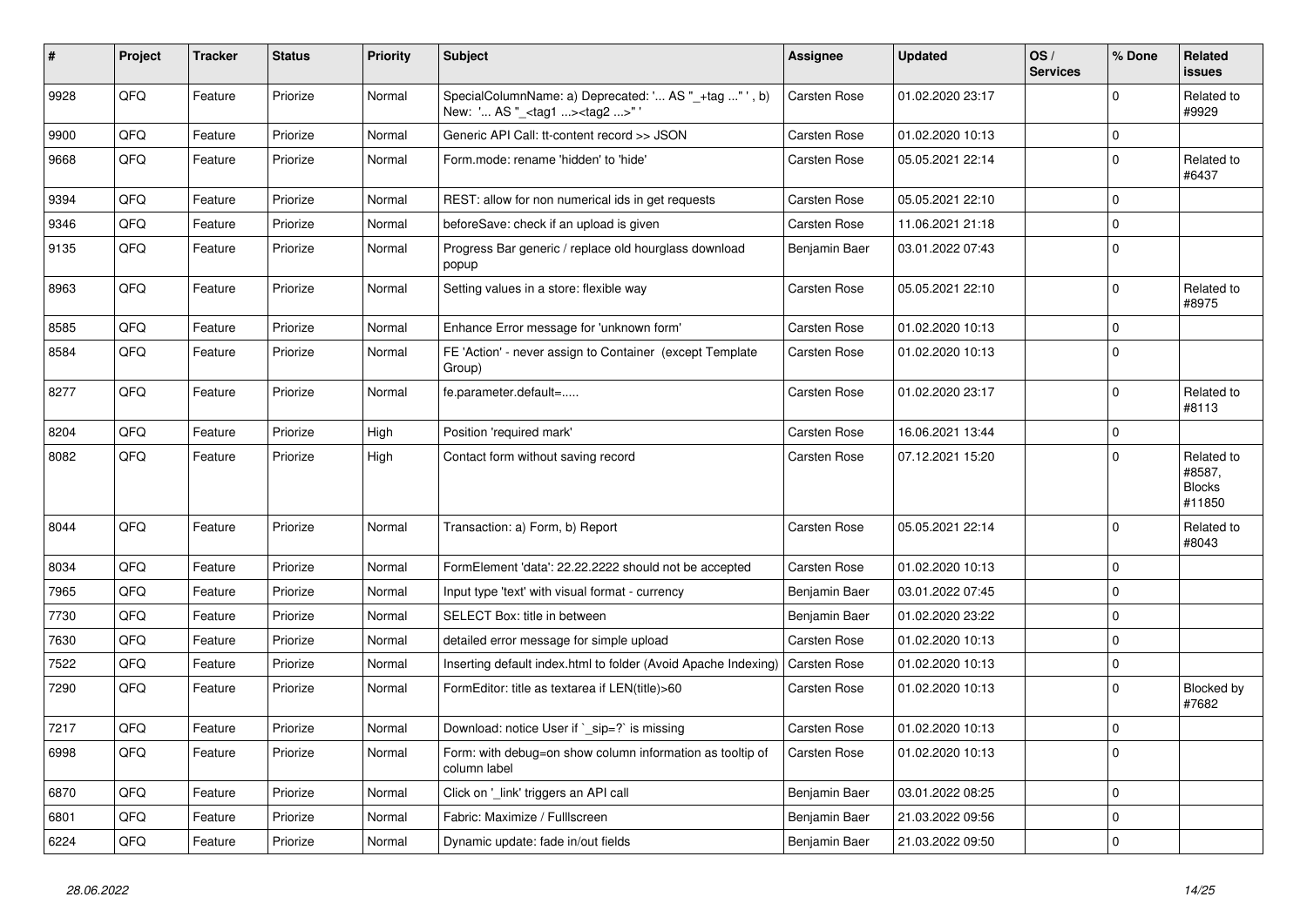| $\sharp$ | Project | <b>Tracker</b> | <b>Status</b> | Priority | <b>Subject</b>                                                                          | Assignee            | <b>Updated</b>   | OS/<br><b>Services</b> | % Done      | Related<br><b>issues</b>                                                                                                                                              |
|----------|---------|----------------|---------------|----------|-----------------------------------------------------------------------------------------|---------------------|------------------|------------------------|-------------|-----------------------------------------------------------------------------------------------------------------------------------------------------------------------|
| 5942     | QFQ     | Feature        | Priorize      | Normal   | 'L' and 'type': append to links, generate via '_link' by using 'u:'                     | Carsten Rose        | 01.02.2020 10:13 |                        | $\mathbf 0$ |                                                                                                                                                                       |
| 5562     | QFQ     | Feature        | Priorize      | Normal   | Drag'n'Drop fuer Uploads                                                                | Benjamin Baer       | 21.03.2022 09:52 |                        | $\mathbf 0$ | Related to<br>#9706                                                                                                                                                   |
| 5366     | QFQ     | Feature        | Priorize      | Normal   | Saving with keyboard shortcuts                                                          | Benjamin Baer       | 21.03.2022 09:47 |                        | $\mathbf 0$ |                                                                                                                                                                       |
| 3867     | QFQ     | Feature        | Priorize      | Normal   | Readonly Formular: Template Groups add/delete<br>ausbeldnen                             | Carsten Rose        | 05.05.2021 22:12 |                        | $\mathbf 0$ |                                                                                                                                                                       |
| 14303    | QFQ     | <b>Bug</b>     | ToDo          | Normal   | datetime broken with picker                                                             | Enis Nuredini       | 17.06.2022 09:02 |                        | $\mathbf 0$ | Related to<br>#12630                                                                                                                                                  |
| 13899    | QFQ     | <b>Bug</b>     | ToDo          | Normal   | Selenium: zum laufen bringen                                                            | Enis Nuredini       | 25.03.2022 10:24 |                        | $\mathsf 0$ |                                                                                                                                                                       |
| 12463    | QFQ     | <b>Bug</b>     | ToDo          | High     | QFQ Function: 'function' and 'sql' on same level - output of<br>sql is shown two times. | <b>Carsten Rose</b> | 15.12.2021 16:31 |                        | $\mathbf 0$ |                                                                                                                                                                       |
| 12395    | QFQ     | <b>Bug</b>     | ToDo          | High     | QFQ Function: Result two times shown                                                    | Carsten Rose        | 18.02.2022 08:59 |                        | $\mathbf 0$ |                                                                                                                                                                       |
| 14320    | QFQ     | Feature        | ToDo          | Normal   | Allow specific HTML Tags and Attributes: general, TinyMCE                               | Enis Nuredini       | 17.06.2022 10:44 |                        | $\mathbf 0$ | Related to<br>#12664,<br>Related to<br>#12039,<br>Related to<br>#11702.<br>Related to<br>#7239,<br>Related to<br>#3708,<br>Related to<br>#3646,<br>Related to<br>#880 |
| 12262    | QFQ     | Feature        | ToDo          | Normal   | Form buttons on top: more customable                                                    | Enis Nuredini       | 17.06.2022 10:44 |                        | $\mathbf 0$ | Related to<br>#13945, Has<br>duplicate<br>#4046, Has<br>duplicate<br>#10080                                                                                           |
| 7602     | QFQ     | Feature        | ToDo          | High     | Multi Select: with checkboxes                                                           | Benjamin Baer       | 22.03.2022 09:07 |                        | $\mathbf 0$ |                                                                                                                                                                       |
| 14323    | QFQ     | <b>Bug</b>     | In Progress   | Normal   | Report: render=both single - no impact                                                  | Carsten Rose        | 19.06.2022 18:31 |                        | $\mathsf 0$ |                                                                                                                                                                       |
| 14175    | QFQ     | Bug            | In Progress   | Normal   | Opening a form with no QFQ Session cookie fails                                         | Carsten Rose        | 03.06.2022 10:40 |                        | $\mathbf 0$ |                                                                                                                                                                       |
| 12508    | QFQ     | <b>Bug</b>     | In Progress   | High     | qfq Form: sendMail                                                                      | Karin Niffeler      | 19.03.2022 17:48 |                        | $\mathbf 0$ |                                                                                                                                                                       |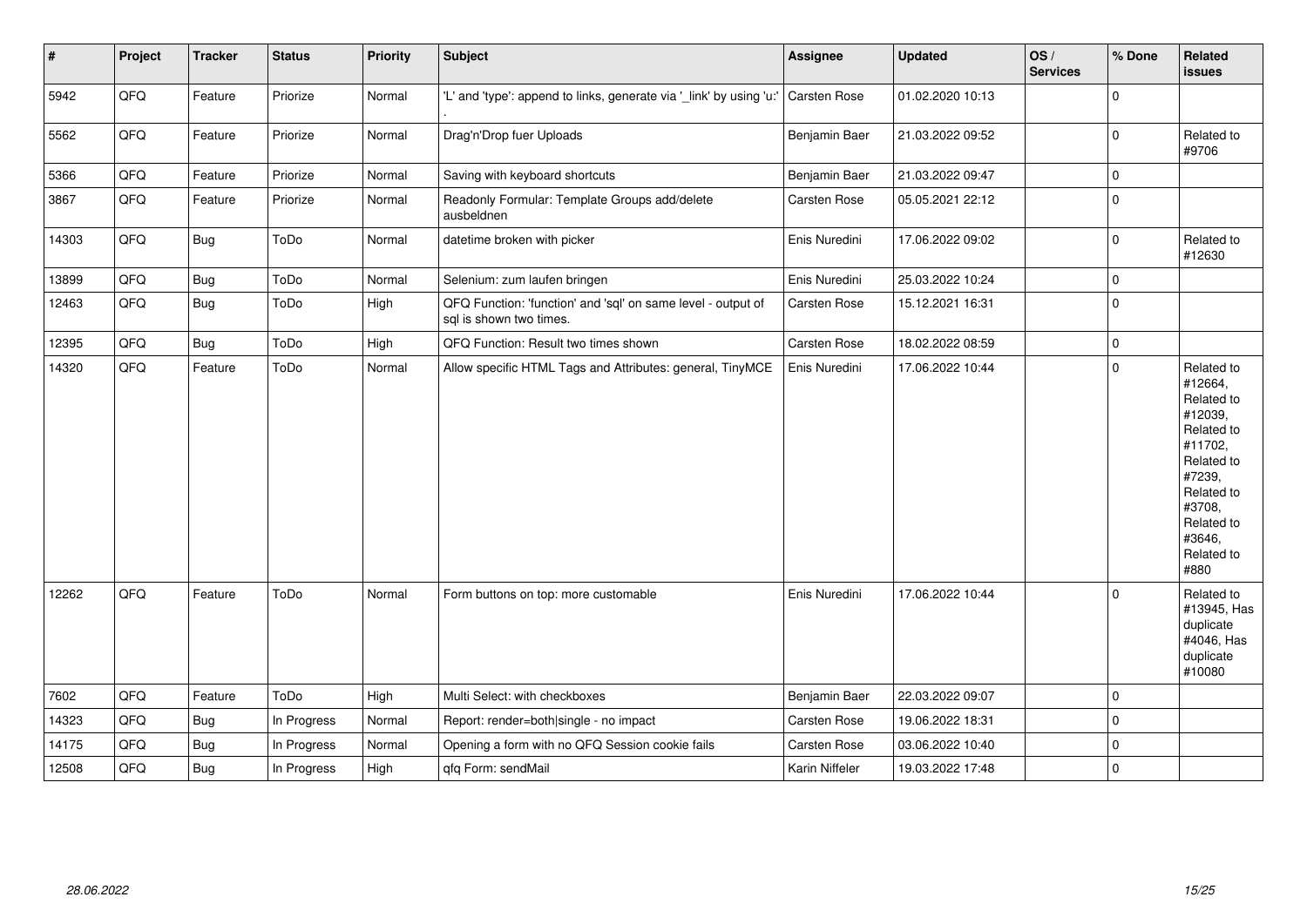| $\vert$ # | Project | <b>Tracker</b> | <b>Status</b> | <b>Priority</b> | <b>Subject</b>                                   | <b>Assignee</b> | <b>Updated</b>   | OS/<br><b>Services</b> | % Done      | Related<br>issues                                                                                                              |
|-----------|---------|----------------|---------------|-----------------|--------------------------------------------------|-----------------|------------------|------------------------|-------------|--------------------------------------------------------------------------------------------------------------------------------|
| 11517     | QFQ     | <b>Bug</b>     | In Progress   | Normal          | extraButtonInfo Broken for multiple FormElements | Carsten Rose    | 12.05.2022 13:12 |                        | $\Omega$    | Related to<br>#7890,<br>Related to<br>#3811, Has<br>duplicate<br>#10905, Has<br>duplicate<br>#10553, Has<br>duplicate<br>#6779 |
| 10661     | QFO     | Bug            | In Progress   | Normal          | Typo3 Warnungen                                  | Carsten Rose    | 07.09.2021 13:23 |                        | $\mathbf 0$ | Related to<br>#12440                                                                                                           |
| 9789      | QFO     | Bug            | In Progress   | High            | Record Lock: release to early on 'leave page'    | Carsten Rose    | 10.01.2022 09:25 |                        | 100         | Related to<br>#10081,<br>Related to<br>#9173,<br>Related to<br>#8702                                                           |
| 9691      | QFQ     | Bug            | In Progress   | Normal          | Checkbox: dynamic update > readonly              | Carsten Rose    | 01.02.2020 23:22 |                        | 50          | Related to<br>#9834                                                                                                            |
| 13330     | QFO     | Feature        | In Progress   | Normal          | Multi Form: Upload                               | Carsten Rose    | 07.11.2021 12:40 |                        | 50          | Related to<br>#9706                                                                                                            |
| 12630     | QFQ     | Feature        | In Progress   | Normal          | Input: date[time]: min / max values              | Enis Nuredini   | 20.06.2022 18:31 |                        | $\mathbf 0$ | Related to<br>#10096,<br>Related to<br>#14302,<br>Related to<br>#14303                                                         |
| 12440     | QFQ     | Feature        | In Progress   | Normal          | Typo3 V10 upgrade (durchfuehren und testen)      | Carsten Rose    | 21.03.2022 09:53 |                        | 50          | Related to<br>#12357,<br>Related to<br>#12067,<br>Related to<br>#10661                                                         |
| 12439     | QFQ     | Feature        | In Progress   | Normal          | TinyMCE Paste from Word & Character Count/Limit  | Carsten Rose    | 05.05.2021 22:15 |                        | $\mathbf 0$ |                                                                                                                                |
| 11980     | QFQ     | Feature        | In Progress   | Normal          | protected verzeichnis MUSS geschützt werden      | Carsten Rose    | 07.09.2021 13:30 |                        | 0           |                                                                                                                                |
| 11076     | QFQ     | Feature        | In Progress   | Normal          | SELECT  AS _websocket                            | Carsten Rose    | 30.08.2020 17:49 |                        | $\mathbf 0$ |                                                                                                                                |
| 10793     | QFQ     | Feature        | In Progress   | Normal          | <b>Update NPM Packages</b>                       | Carsten Rose    | 07.09.2021 13:25 |                        | $30\,$      |                                                                                                                                |
| 10443     | QFQ     | Feature        | In Progress   | Normal          | Konzept_api / _live                              | Carsten Rose    | 07.05.2020 09:39 |                        | 0           |                                                                                                                                |
| 9517      | QFQ     | Feature        | In Progress   | High            | Input multiple tags with typeahead               | Carsten Rose    | 03.05.2021 21:14 |                        | 40          | Related to<br>#10150                                                                                                           |
| 6250      | QFO     | Feature        | In Progress   | Normal          | Enhance layout: a) Subrecord, b) Subrecord-Title | Carsten Rose    | 01.02.2020 23:22 |                        | $\pmb{0}$   | Related to<br>#5391                                                                                                            |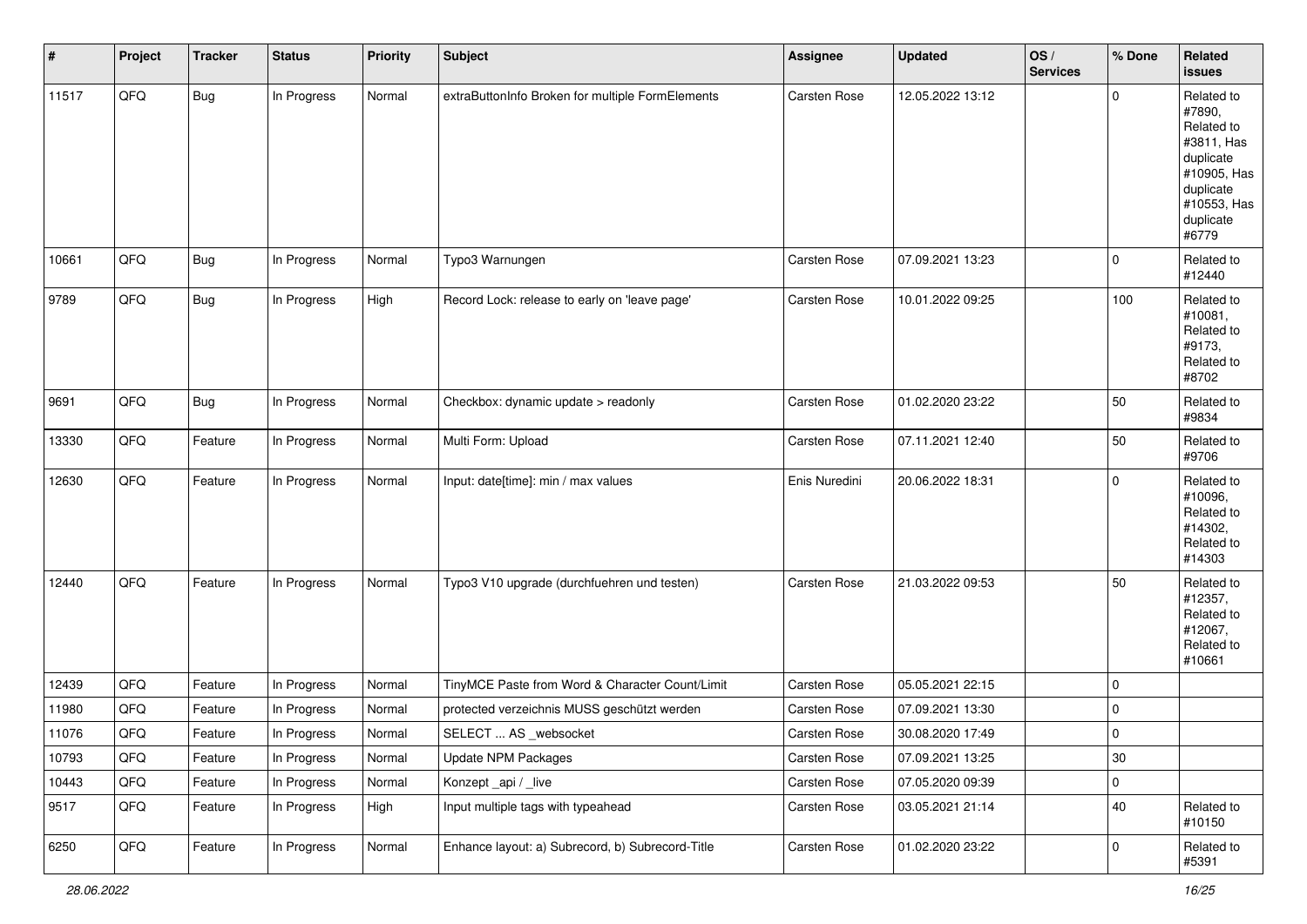| #     | Project | <b>Tracker</b> | <b>Status</b>              | <b>Priority</b> | <b>Subject</b>                                                                       | <b>Assignee</b>     | <b>Updated</b>   | OS/<br><b>Services</b> | % Done      | Related<br><b>issues</b>                    |
|-------|---------|----------------|----------------------------|-----------------|--------------------------------------------------------------------------------------|---------------------|------------------|------------------------|-------------|---------------------------------------------|
| 5695  | QFQ     | Feature        | In Progress                | Normal          | Multiform                                                                            | Carsten Rose        | 02.01.2021 18:38 |                        | $\mathbf 0$ |                                             |
| 4194  | QFQ     | Feature        | In Progress                | Normal          | Bootstrap 4 ist jetzt offiziel                                                       |                     | 03.05.2021 20:47 |                        | $\Omega$    | Related to<br>#10114                        |
| 13566 | QFQ     | Feature        | Ready to sync<br>(develop) | Normal          | Delete config-example.gfg.php file                                                   | Carsten Rose        | 23.12.2021 09:25 |                        | $\mathbf 0$ |                                             |
| 13767 | QFQ     | Bug            | Feedback                   | Normal          | date/time-picker: required shows up/down button orange                               | Enis Nuredini       | 16.05.2022 23:16 |                        | $\mathbf 0$ |                                             |
| 12546 | QFQ     | <b>Bug</b>     | Feedback                   | Normal          | Branch 'Development' - Unit Tests mit dirty workaround<br>angepasst                  | <b>Carsten Rose</b> | 19.03.2022 17:48 |                        | $\pmb{0}$   |                                             |
| 11630 | QFQ     | <b>Bug</b>     | Feedback                   | High            | Bitte check ob CALL() in 20.11.0 noch so funktioniert wie in<br>20.4.1               | Enis Nuredini       | 28.05.2022 13:45 |                        | $\Omega$    | Related to<br>#11325                        |
| 11347 | QFQ     | <b>Bug</b>     | Feedback                   | Normal          | If Bedingungen funktionieren nicht korrekt                                           | Christoph Fuchs     | 21.03.2021 20:37 |                        | $\mathbf 0$ |                                             |
| 9898  | QFQ     | Bug            | Feedback                   | Normal          | Formular trotz Timeout gespeichert                                                   | Benjamin Baer       | 01.02.2020 15:56 |                        | $\mathbf 0$ |                                             |
| 9535  | QFQ     | <b>Bug</b>     | Feedback                   | Normal          | Report:  AS '_vertical' - column to wide - vertical >> rot45,<br>rot90               | Benjamin Baer       | 01.02.2020 15:56 |                        | $\mathbf 0$ |                                             |
| 8316  | QFQ     | Bug            | Feedback                   | Normal          | Documentation/Behaviour for Nested Queries and<br>Record-Store confusing             | Nicola Chiapolini   | 20.11.2019 09:14 |                        | $\mathbf 0$ |                                             |
| 13572 | QFQ     | Feature        | Feedback                   | Normal          | Form Load: misleading error message on trying to load non<br>existent primary record | Enis Nuredini       | 16.05.2022 23:16 |                        | 100         |                                             |
| 12584 | QFQ     | Feature        | Feedback                   | Normal          | T3 v10 migration script: replace alias-patterns (v11)                                | Carsten Rose        | 28.05.2022 11:12 |                        | 100         |                                             |
| 10782 | QFQ     | Feature        | Feedback                   | Normal          | Tiny MCE: Image Upload                                                               | Enis Nuredini       | 16.05.2022 23:16 |                        | $\Omega$    | Related to<br>#12452                        |
| 10124 | QFQ     | Feature        | Feedback                   | Normal          | qfq AAI-Login                                                                        | Karin Niffeler      | 07.05.2020 09:36 |                        | $\mathbf 0$ |                                             |
| 9548  | QFQ     | Feature        | Feedback                   | High            | FormElement: Pattern mismatch - optional report only on<br>focus lost                | Benjamin Baer       | 03.05.2021 21:14 |                        | $\mathbf 0$ |                                             |
| 9052  | QFQ     | Feature        | Feedback                   | High            | Report: CodeMirror with SQL Syntax Highlight in FE                                   | Enis Nuredini       | 08.06.2022 10:25 |                        | $\mathbf 0$ |                                             |
| 5894  | QFQ     | Feature        | Feedback                   | Normal          | Typeahead in Report: show/hide rows dynamically                                      | Carsten Rose        | 18.02.2022 08:50 |                        | $\mathbf 0$ | Related to<br>#5893.<br>Related to<br>#5885 |
| 9669  | QFQ     | Bug            | Some day<br>maybe          | Normal          | Checkbox / Template Group: radio/checkbox visible broken<br>after 'add'              | <b>Carsten Rose</b> | 16.06.2021 13:47 |                        | $\Omega$    | Related to<br>#8091                         |
| 9281  | QFQ     | <b>Bug</b>     | Some day<br>maybe          | Normal          | Allow STRICT_TRANS_TABLES                                                            | <b>Carsten Rose</b> | 02.01.2021 18:43 |                        | $\Omega$    |                                             |
| 9126  | QFQ     | Bug            | Some day<br>maybe          | Normal          | hidden Form elements are present in page source                                      |                     | 02.01.2021 18:41 |                        | $\mathbf 0$ |                                             |
| 9024  | QFQ     | <b>Bug</b>     | Some day<br>maybe          | Normal          | QFQ Einarbeitung                                                                     |                     | 01.02.2020 15:56 |                        | $\Omega$    |                                             |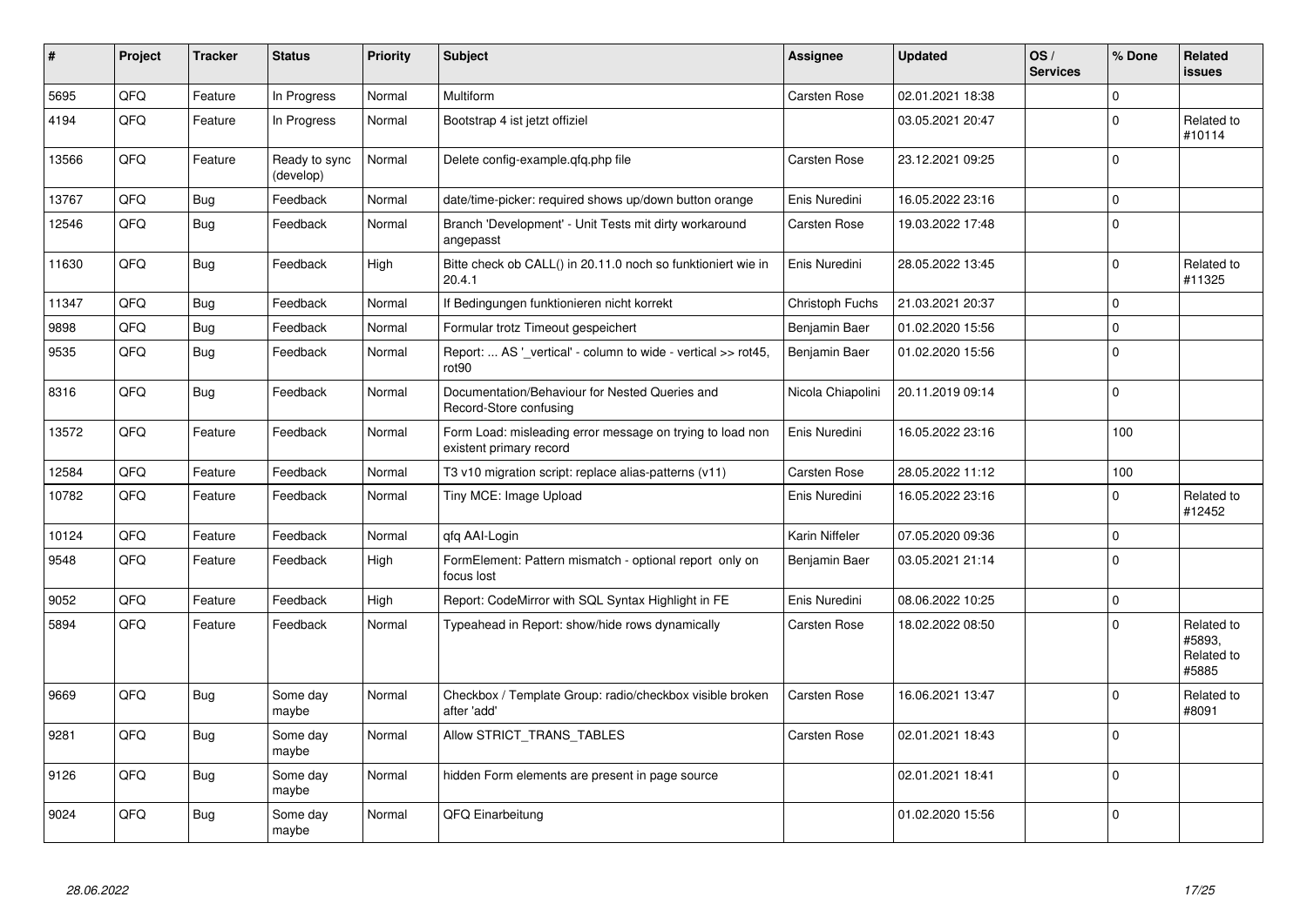| #    | Project | <b>Tracker</b> | <b>Status</b>     | <b>Priority</b> | <b>Subject</b>                                                                                                       | <b>Assignee</b> | <b>Updated</b>   | OS/<br><b>Services</b> | % Done      | <b>Related</b><br>issues                       |
|------|---------|----------------|-------------------|-----------------|----------------------------------------------------------------------------------------------------------------------|-----------------|------------------|------------------------|-------------|------------------------------------------------|
| 9020 | QFQ     | <b>Bug</b>     | Some day<br>maybe | Normal          | radio mit buttonClass und dynamicUpdate lassen sich nicht<br>kombinieren                                             |                 | 11.12.2019 16:01 |                        | $\mathbf 0$ |                                                |
| 8106 | QFQ     | Bug            | Some day<br>maybe | Normal          | Dynamic Update: Feld kann nicht auf empty zurückgesetzt<br>werden                                                    | Carsten Rose    | 11.12.2019 16:01 |                        | $\mathbf 0$ |                                                |
| 7456 | QFQ     | Bug            | Some day<br>maybe | Low             | Todos in Code: solve or make ticket                                                                                  | Carsten Rose    | 16.09.2021 15:10 |                        | $\mathbf 0$ |                                                |
| 7402 | QFQ     | <b>Bug</b>     | Some day<br>maybe | Normal          | thumbnail cache: outdated picture when permission denied<br>and permission resolved.                                 |                 | 01.02.2020 23:20 |                        | $\mathbf 0$ |                                                |
| 7281 | QFQ     | <b>Bug</b>     | Some day<br>maybe | Normal          | Subrecords: on large screen separator line too short                                                                 |                 | 01.02.2020 23:19 |                        | $\mathbf 0$ |                                                |
| 7101 | QFQ     | <b>Bug</b>     | Some day<br>maybe | Normal          | 'form' in SIP and 'report' - breaks                                                                                  |                 | 01.02.2020 23:20 |                        | $\mathbf 0$ |                                                |
| 5991 | QFQ     | <b>Bug</b>     | Some day<br>maybe | Normal          | URLs with ' ' or long parameter are problematic                                                                      | Carsten Rose    | 01.02.2020 23:19 |                        | $\mathbf 0$ |                                                |
| 5877 | QFQ     | <b>Bug</b>     | Some day<br>maybe | Normal          | FE.type=note:bsColumn strange behaviour                                                                              |                 | 01.02.2020 23:19 |                        | $\mathbf 0$ |                                                |
| 5768 | QFQ     | Bug            | Some day<br>maybe | Normal          | '{{pageLanguage:T}}' missing if QFQ is called via api                                                                | Carsten Rose    | 01.02.2020 23:19 |                        | $\mathbf 0$ |                                                |
| 5706 | QFQ     | <b>Bug</b>     | Some day<br>maybe | Normal          | upload: fileDestination needs to be sanatized                                                                        | Carsten Rose    | 01.02.2020 23:19 |                        | $\mathbf 0$ |                                                |
| 5557 | QFQ     | Bug            | Some day<br>maybe | Normal          | Form load: STORE_RECORD filled, but should be empty                                                                  | Carsten Rose    | 01.02.2020 23:19 |                        | $\mathbf 0$ |                                                |
| 5021 | QFQ     | <b>Bug</b>     | Some day<br>maybe | Normal          | FE.typ=extra - during save displays error 'datum2' already<br>filled in STORE_SIP - the value is stored nevertheless | Carsten Rose    | 01.02.2020 23:19 |                        | $\mathbf 0$ | Related to<br>#3875                            |
| 4771 | QFQ     | Bug            | Some day<br>maybe | Normal          | qfq: select-down-values empty after save (edit-form for<br>program administrators)                                   | Carsten Rose    | 01.02.2020 23:20 |                        | $\mathbf 0$ | Related to<br>#4549, Has<br>duplicate<br>#4282 |
| 4659 | QFQ     | <b>Bug</b>     | Some day<br>maybe | Normal          | infoButtonExtra                                                                                                      | Carsten Rose    | 01.02.2020 23:20 |                        | $\mathbf 0$ |                                                |
| 4651 | QFQ     | <b>Bug</b>     | Some day<br>maybe | Normal          | 'Loading document" Modal wird angezeigt bei uzhcd type=2<br>Ansicht                                                  | Carsten Rose    | 01.02.2020 23:20 |                        | $\mathbf 0$ |                                                |
| 4583 | QFQ     | Bug            | Some day<br>maybe | Normal          | Dynamic Update bei TypeAhead Feldern                                                                                 | Carsten Rose    | 01.02.2020 23:19 |                        | $\mathbf 0$ |                                                |
| 4549 | QFQ     | <b>Bug</b>     | Some day<br>maybe | Normal          | TemplateGroups: FE.type SELECT loose selected value<br>after save                                                    | Carsten Rose    | 01.02.2020 23:20 |                        | $\mathbf 0$ | Related to<br>#4548,<br>Related to<br>#4771    |
| 4546 | QFQ     | <b>Bug</b>     | Some day<br>maybe | Normal          | NH: SIP storage is destroyed                                                                                         |                 | 01.02.2020 23:20 |                        | $\mathbf 0$ |                                                |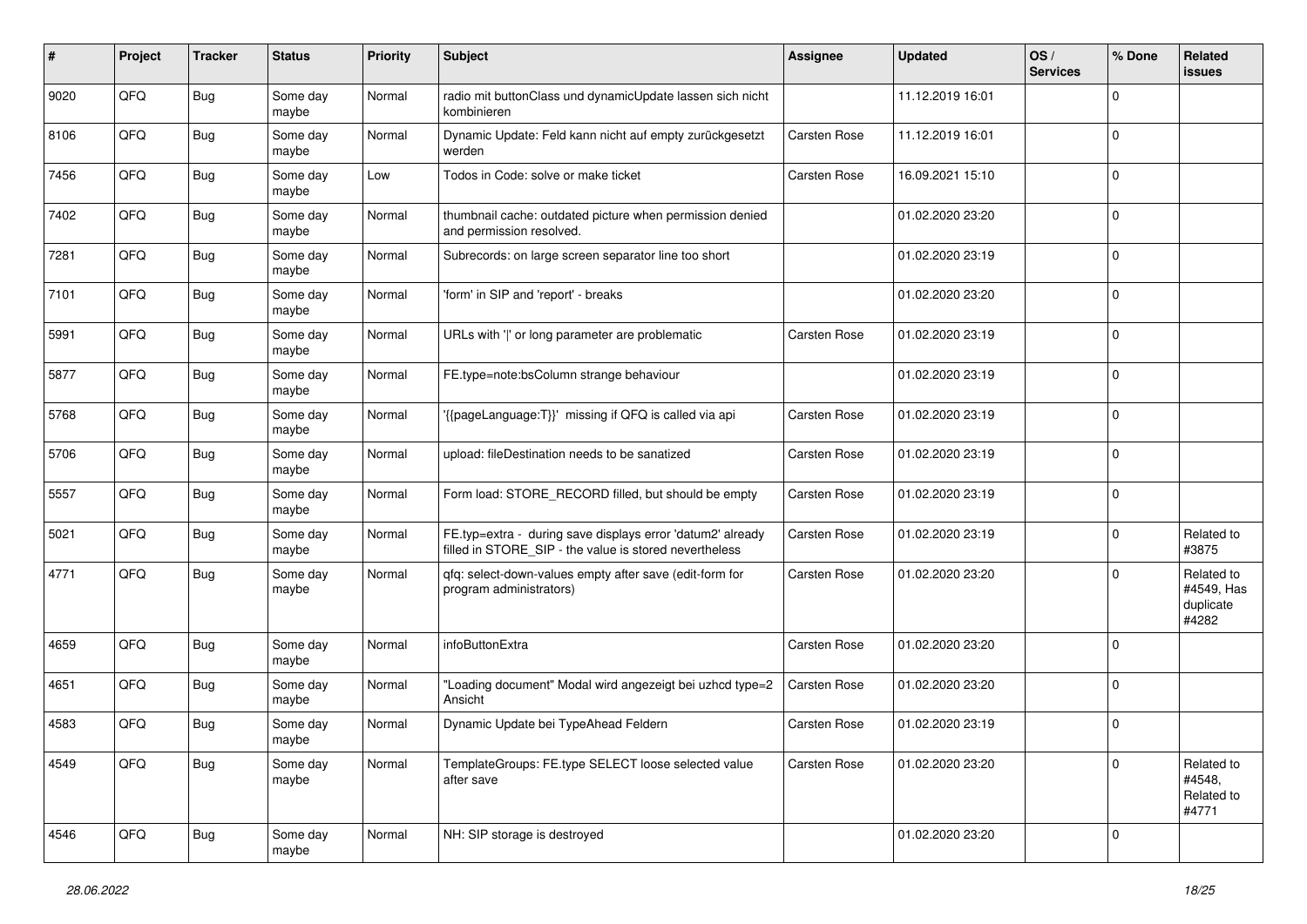| #    | Project | <b>Tracker</b> | <b>Status</b>     | <b>Priority</b> | <b>Subject</b>                                                                                                                                           | Assignee            | <b>Updated</b>   | OS/<br><b>Services</b> | % Done      | Related<br><b>issues</b> |
|------|---------|----------------|-------------------|-----------------|----------------------------------------------------------------------------------------------------------------------------------------------------------|---------------------|------------------|------------------------|-------------|--------------------------|
| 4528 | QFQ     | <b>Bug</b>     | Some day<br>maybe | Normal          | extraButtonLock mit SQLAhead Bug                                                                                                                         | <b>Carsten Rose</b> | 01.02.2020 23:19 |                        | $\mathbf 0$ |                          |
| 4454 | QFQ     | <b>Bug</b>     | Some day<br>maybe | Normal          | Required Elements: multiple elements in a row - whole row<br>marked if only one input is empty.                                                          | Benjamin Baer       | 01.02.2020 23:20 |                        | $\pmb{0}$   |                          |
| 4441 | QFQ     | Bug            | Some day<br>maybe | Normal          | \$ SERVER Vars sollten nur aus dem Store genommen<br>werden - Code entsprechend anpassen.                                                                |                     | 11.12.2019 16:02 |                        | $\Omega$    |                          |
| 4398 | QFQ     | Bug            | Some day<br>maybe | Normal          | Typeahead: mouse click in a prefilled input opens a single<br>item dropdown with the current value - click on it seems to<br>set the value, not the key. | Benjamin Baer       | 01.02.2020 23:20 |                        | $\Omega$    | Related to<br>#4457      |
| 4328 | QFQ     | Bug            | Some day<br>maybe | Normal          | Error Message: Show FE name/number on problems in FE                                                                                                     | Carsten Rose        | 01.02.2020 23:20 |                        | $\Omega$    |                          |
| 4293 | QFQ     | Bug            | Some day<br>maybe | Normal          | Download broken if token 'd:' is missing - but no error<br>message                                                                                       | <b>Carsten Rose</b> | 11.12.2019 16:03 |                        | $\mathbf 0$ | Related to<br>#7514      |
| 4279 | QFQ     | <b>Bug</b>     | Some day<br>maybe | High            | config.linkVars lost                                                                                                                                     | Carsten Rose        | 03.05.2021 21:14 |                        | $\mathbf 0$ |                          |
| 4138 | QFQ     | <b>Bug</b>     | Some day<br>maybe | Normal          | style fehlt                                                                                                                                              |                     | 11.12.2019 16:03 |                        | $\mathbf 0$ |                          |
| 4122 | QFQ     | <b>Bug</b>     | Some day<br>maybe | Normal          | file: Render Mode hat keinen Effekt                                                                                                                      |                     | 11.12.2019 16:03 |                        | $\mathbf 0$ |                          |
| 4092 | QFQ     | <b>Bug</b>     | Some day<br>maybe | Normal          | 1) Logging verbessern wann welches FE warum ausgefuehrt<br>wird, 2) Documentation: Best Practice Template Group                                          | Carsten Rose        | 01.02.2020 23:19 |                        | $\mathbf 0$ | Related to<br>#3504      |
| 4008 | QFQ     | <b>Bug</b>     | Some day<br>maybe | Normal          | FormElemen.type=sendmail: wrong 'TO' if 'real<br>name <rea@mail.to>' is used</rea@mail.to>                                                               | Carsten Rose        | 11.12.2019 16:03 |                        | $\mathbf 0$ |                          |
| 3895 | QFQ     | <b>Bug</b>     | Some day<br>maybe | Normal          | typeahead pedantic: on lehrkredit Idap webpass - if only one<br>person is in dropdown, such person can't be selected                                     | <b>Carsten Rose</b> | 11.12.2019 16:03 |                        | $\Omega$    |                          |
| 3882 | QFQ     | Bug            | Some day<br>maybe | Normal          | templateGroup: disable 'add' if limit is reached - funktioniert<br>nicht wenn bereits records existierten                                                | <b>Carsten Rose</b> | 11.12.2019 16:03 |                        | $\mathbf 0$ |                          |
| 3811 | QFQ     | Bug            | Some day<br>maybe | Normal          | Dynamic Update: extraButtonInfo - Text aktualisieren                                                                                                     | Carsten Rose        | 11.12.2019 16:03 |                        | $\mathbf 0$ | Related to<br>#11517     |
| 3750 | QFQ     | <b>Bug</b>     | Some day<br>maybe | Normal          | FE in a row: if one violates check, all are red                                                                                                          | Carsten Rose        | 11.12.2019 16:03 |                        | $\mathbf 0$ |                          |
| 3682 | QFQ     | <b>Bug</b>     | Some day<br>maybe | Normal          | Dynamic update: Radio buttons                                                                                                                            | <b>Carsten Rose</b> | 11.12.2019 16:02 |                        | $\Omega$    |                          |
| 3613 | QFQ     | <b>Bug</b>     | Some day<br>maybe | Normal          | note /note unchecked -> note div (col-md) wird weiterhin<br>gerendert                                                                                    | Elias Villiger      | 01.02.2020 23:19 |                        | 100         |                          |
| 3588 | QFQ     | <b>Bug</b>     | Some day<br>maybe | Normal          | templateGroup: versteckte Elemente werden weiterhin<br>gespeichert.                                                                                      | Carsten Rose        | 11.12.2019 16:02 |                        | $\Omega$    |                          |
| 3570 | QFQ     | <b>Bug</b>     | Some day<br>maybe | High            | Formular mit prmitnew permitEdit=Always wird nicht<br>aufgerufen (ist leer)                                                                              | <b>Carsten Rose</b> | 03.05.2021 21:14 |                        | $\mathbf 0$ |                          |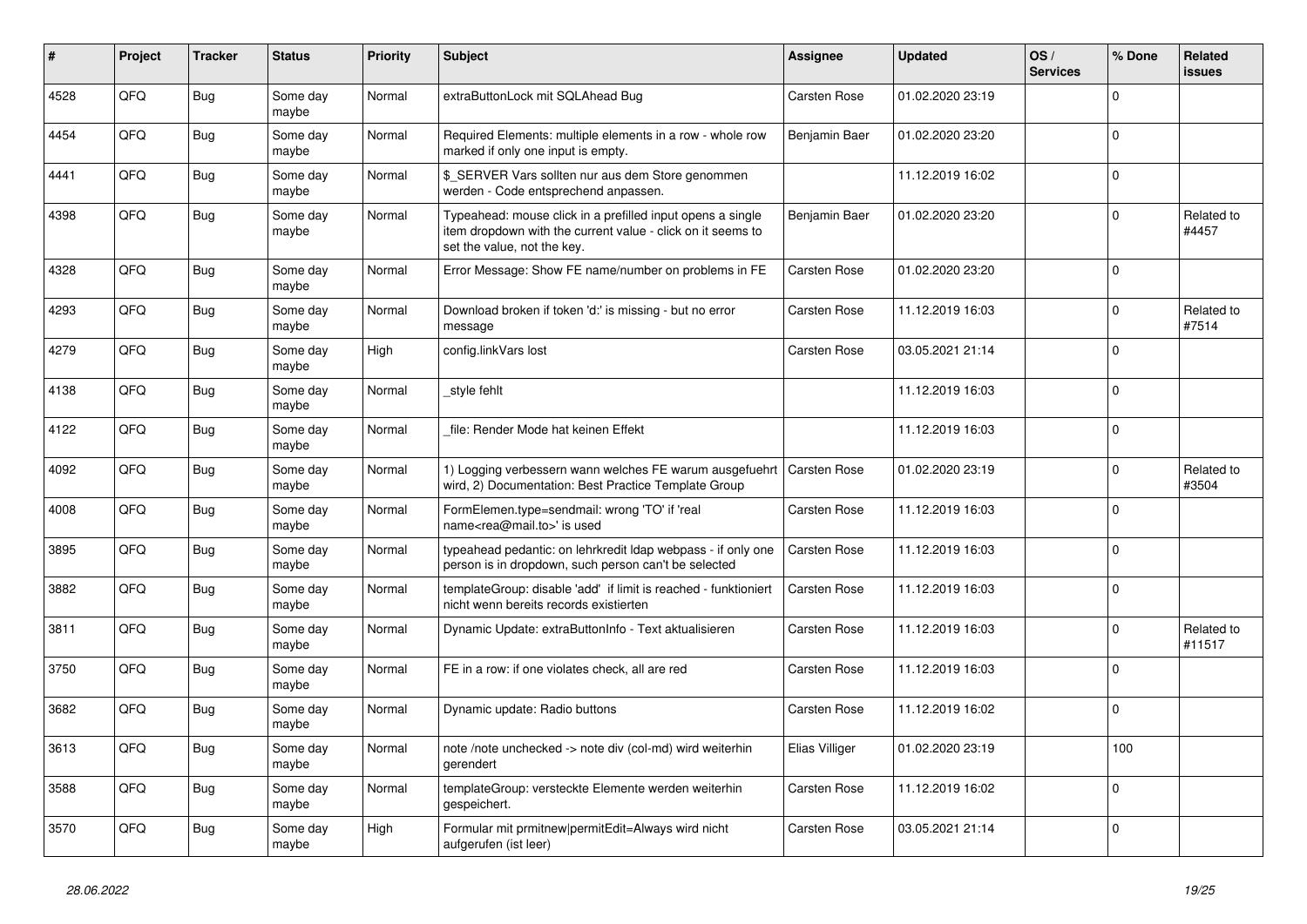| #     | Project | <b>Tracker</b> | <b>Status</b>     | <b>Priority</b> | <b>Subject</b>                                                                                                                | <b>Assignee</b>     | <b>Updated</b>   | OS/<br><b>Services</b> | % Done      | Related<br><b>issues</b>                                              |
|-------|---------|----------------|-------------------|-----------------|-------------------------------------------------------------------------------------------------------------------------------|---------------------|------------------|------------------------|-------------|-----------------------------------------------------------------------|
| 3349  | QFQ     | <b>Bug</b>     | Some day<br>maybe | Normal          | config.qfq.ini: a) vertraegt keine '=' im Value (z.B. Passwort),<br>b) Values sollten in ticks einschliessbar sein (spaces, ) | Carsten Rose        | 11.12.2019 16:02 |                        | $\Omega$    |                                                                       |
| 3130  | QFQ     | <b>Bug</b>     | Some day<br>maybe | Normal          | Debug Info's nicht korrekt nach 'New > Save'.                                                                                 | <b>Carsten Rose</b> | 11.12.2019 16:03 |                        | $\mathbf 0$ | Related to<br>#3253                                                   |
| 3109  | QFQ     | <b>Bug</b>     | Some day<br>maybe | High            | RealUrl: Links werden nicht korrekt gerendert                                                                                 | Carsten Rose        | 03.05.2021 21:14 |                        | $\mathbf 0$ |                                                                       |
| 3061  | QFQ     | <b>Bug</b>     | Some day<br>maybe | High            | winstitute: mysql connection durcheinander - nmhp17<br>(ag7)/QFQ arbeitet mit DB/Tabellen von biostat.                        | Carsten Rose        | 03.05.2021 21:14 |                        | $\mathbf 0$ |                                                                       |
| 2643  | QFQ     | Bug            | Some day<br>maybe | Normal          | Zend / PHP Webinars anschauen                                                                                                 | Carsten Rose        | 01.02.2020 15:56 |                        | $\mathbf 0$ |                                                                       |
| 2063  | QFQ     | <b>Bug</b>     | Some day<br>maybe | Normal          | Pills auf 'inaktiv' setzen falls keine Element auf dem Pill<br>sichtbar sind.                                                 | Benjamin Baer       | 11.12.2019 16:03 |                        | $\Omega$    | Related to<br>#3752                                                   |
| 13608 | QFQ     | Feature        | Some day<br>maybe | Normal          | Automatic Browser Language Redirect                                                                                           | Enis Nuredini       | 17.06.2022 08:35 |                        | $\Omega$    |                                                                       |
| 12611 | QFQ     | Feature        | Some day<br>maybe | Normal          | Refactoring: Bootstrap with Lazy Loading                                                                                      | Carsten Rose        | 08.06.2022 10:37 |                        | $\Omega$    | Related to<br>#12490,<br>Related to<br>#10013,<br>Related to<br>#7732 |
| 12337 | QFQ     | Feature        | Some day<br>maybe | Normal          | Database.php: better caching                                                                                                  | Carsten Rose        | 16.09.2021 15:10 |                        | $\Omega$    |                                                                       |
| 12315 | QFQ     | Feature        | Some day<br>maybe | Normal          | Form History (Diffs) / Backups                                                                                                | Carsten Rose        | 16.09.2021 15:10 |                        | $\mathbf 0$ |                                                                       |
| 11323 | QFQ     | Feature        | Some day<br>maybe | Normal          | Report Frontend Editor Modal + Codemirror                                                                                     | <b>Carsten Rose</b> | 16.09.2021 15:10 |                        | $\mathbf 0$ | Related to<br>#11036                                                  |
| 11322 | QFQ     | Feature        | Some day<br>maybe | Normal          | Form Element JSON - (multiline parameter field)                                                                               | Carsten Rose        | 16.09.2021 15:10 |                        | $\Omega$    |                                                                       |
| 11217 | QFQ     | Feature        | Some day<br>maybe | Normal          | <b>Extend Script Functionality</b>                                                                                            | <b>Carsten Rose</b> | 16.09.2021 15:10 |                        | $\Omega$    |                                                                       |
| 11036 | QFQ     | Feature        | Some day<br>maybe | Normal          | inline report editor permissions                                                                                              | Carsten Rose        | 16.09.2021 15:09 |                        | $\mathbf 0$ | Related to<br>#11323                                                  |
| 10745 | QFQ     | Feature        | Some day<br>maybe | Normal          | Tablesorter Excel Export                                                                                                      | <b>Carsten Rose</b> | 16.09.2021 15:09 |                        | $\Omega$    |                                                                       |
| 10738 | QFQ     | Feature        | Some day<br>maybe | Normal          | CORS headers for external API requests                                                                                        |                     | 10.06.2020 14:00 |                        | $\mathbf 0$ |                                                                       |
| 10716 | QFQ     | Feature        | Some day<br>maybe | Normal          | Business Logic mit Externen Skripten                                                                                          | Carsten Rose        | 16.09.2021 15:10 |                        | $\mathbf 0$ | Related to<br>#10713,<br>Related to<br>#8217                          |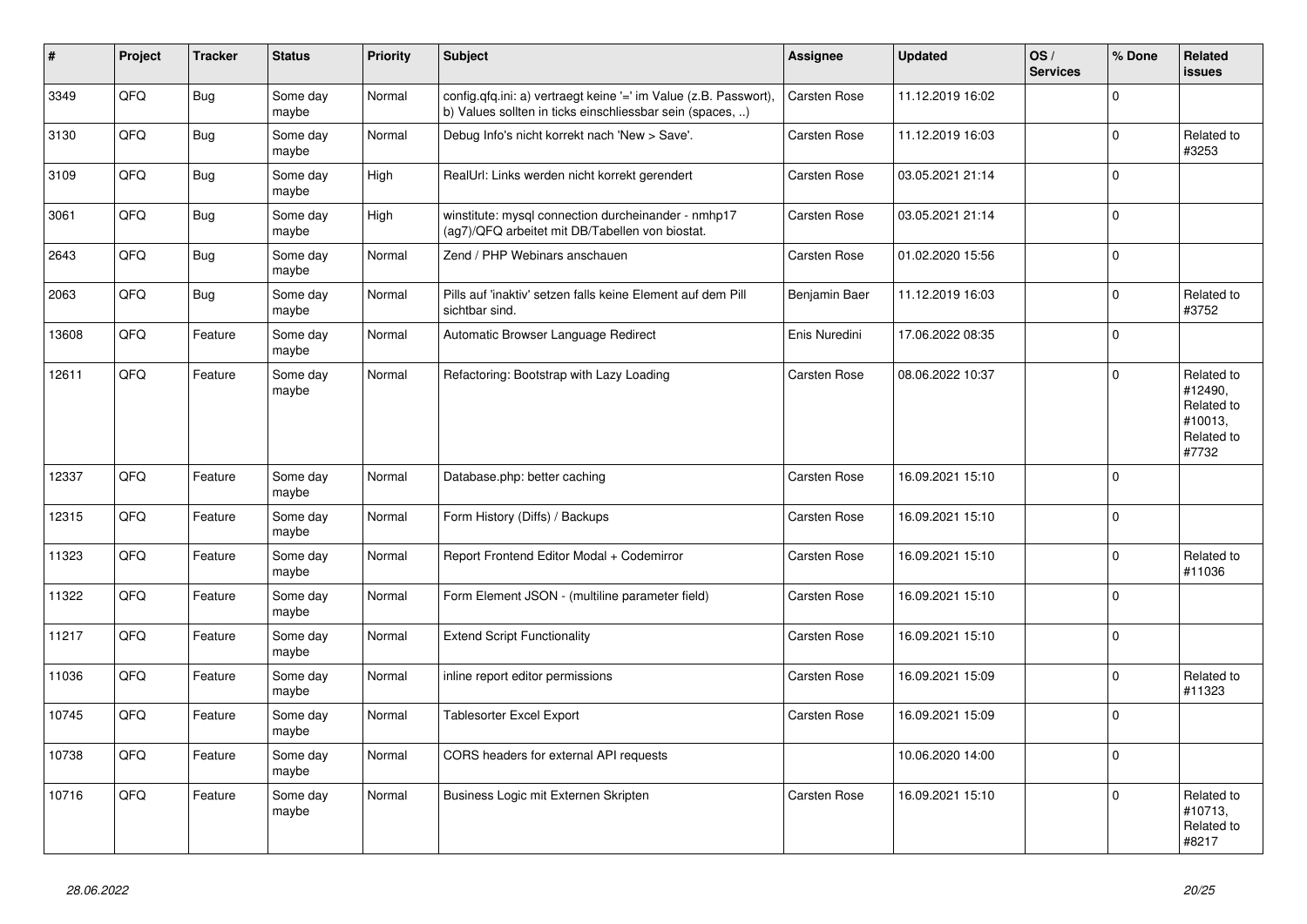| $\sharp$ | Project | <b>Tracker</b> | <b>Status</b>     | <b>Priority</b> | <b>Subject</b>                                     | Assignee            | <b>Updated</b>   | OS/<br><b>Services</b> | % Done      | Related<br><b>issues</b>                                               |
|----------|---------|----------------|-------------------|-----------------|----------------------------------------------------|---------------------|------------------|------------------------|-------------|------------------------------------------------------------------------|
| 10116    | QFQ     | Feature        | Some day<br>maybe | Normal          | TypeAhead: Tag - show inside 'input' element       | <b>Carsten Rose</b> | 16.09.2021 15:09 |                        | $\Omega$    |                                                                        |
| 10095    | QFQ     | Feature        | Some day<br>maybe | Normal          | Generic Gitlab Integration into QFQ                | Carsten Rose        | 16.09.2021 15:10 |                        | $\mathbf 0$ |                                                                        |
| 10013    | QFQ     | Feature        | Some day<br>maybe | Normal          | FE.typ=editor: CodeMirror                          | <b>Carsten Rose</b> | 08.06.2022 10:37 |                        | $\mathbf 0$ | Related to<br>#12611,<br>Related to<br>#12490,<br>Related to<br>#7732  |
| 9704     | QFQ     | Feature        | Some day<br>maybe | Normal          | Thumbnails Generieren beim Splitten von PDF Files  | <b>Carsten Rose</b> | 11.12.2019 16:01 |                        | $\mathbf 0$ |                                                                        |
| 9579     | QFQ     | Feature        | Some day<br>maybe | Normal          | Multiform with Process Row                         | Carsten Rose        | 11.12.2019 16:01 |                        | $\mathbf 0$ |                                                                        |
| 9130     | QFQ     | Feature        | Some day<br>maybe | Normal          | tablesorter: Automatic Row numbering / Zeilenummer | Benjamin Baer       | 01.02.2020 23:22 |                        | $\mathbf 0$ |                                                                        |
| 8894     | QFQ     | Feature        | Some day<br>maybe | Normal          | Documentation Tags Usable in QFQ Application       | Carsten Rose        | 11.12.2019 16:01 |                        | $\mathbf 0$ |                                                                        |
| 8892     | QFQ     | Feature        | Some day<br>maybe | Normal          | Display and Edit SQL Comments in Form Editor       | Carsten Rose        | 11.12.2019 16:01 |                        | $\pmb{0}$   |                                                                        |
| 8586     | QFQ     | Feature        | Some day<br>maybe | Normal          | QFQ: Enhance Error message for 'record not found'  | Carsten Rose        | 16.09.2021 15:10 |                        | $\mathbf 0$ |                                                                        |
| 8522     | QFQ     | Feature        | Some day<br>maybe | Normal          | build QFQ - npm warnings                           | Benjamin Baer       | 01.02.2020 23:19 |                        | 50          |                                                                        |
| 8520     | QFQ     | Feature        | Some day<br>maybe | Normal          | Bring QFQ to Composer                              | <b>Carsten Rose</b> | 16.09.2021 15:10 |                        | $\mathbf 0$ |                                                                        |
| 8101     | QFQ     | Feature        | Some day<br>maybe | Normal          | Password hash: support further hashing methods     | Carsten Rose        | 16.09.2021 15:10 |                        | $\mathbf 0$ |                                                                        |
| 8056     | QFQ     | Feature        | Some day<br>maybe | Normal          | Termin Organisation (Reservation)                  |                     | 01.02.2020 23:19 |                        | $\pmb{0}$   | Related to<br>#8658                                                    |
| 7921     | QFQ     | Feature        | Some day<br>maybe | Normal          | Rest API Export: URL kuerzer machen                |                     | 01.02.2020 23:19 |                        | $\Omega$    |                                                                        |
| 7732     | QFQ     | Feature        | Some day<br>maybe | Normal          | Javascript: Lazy Loading der add on libs           | Benjamin Baer       | 08.06.2022 10:38 |                        | $\Omega$    | Related to<br>#12611,<br>Related to<br>#12490,<br>Related to<br>#10013 |
| 7453     | QFQ     | Feature        | Some day<br>maybe | Normal          | import / export forms QFQ                          | Carsten Rose        | 16.09.2021 15:10 |                        | $\Omega$    |                                                                        |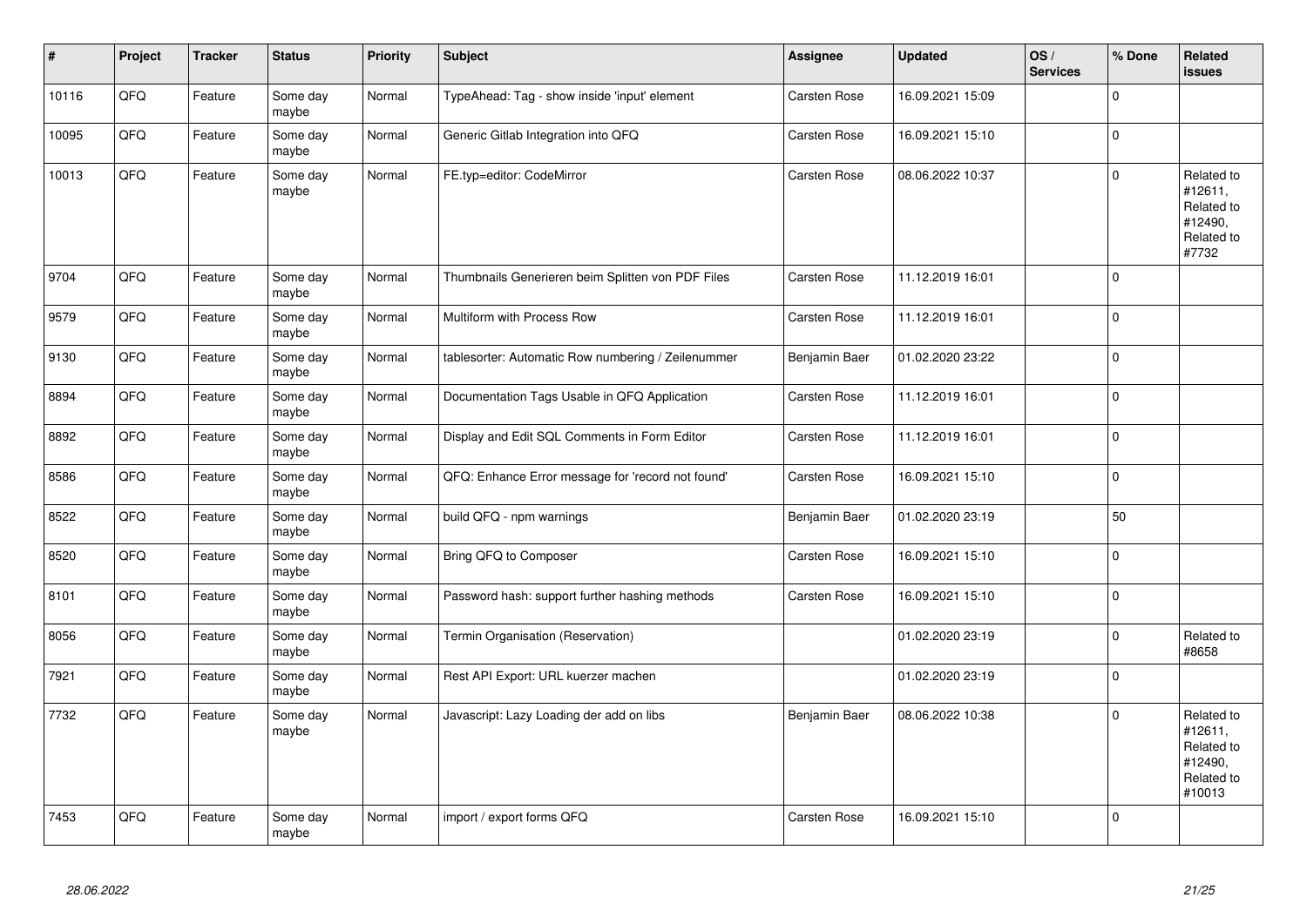| #    | Project | <b>Tracker</b> | <b>Status</b>     | <b>Priority</b> | <b>Subject</b>                                                                                 | <b>Assignee</b>     | <b>Updated</b>   | OS/<br><b>Services</b> | % Done      | Related<br><b>issues</b> |
|------|---------|----------------|-------------------|-----------------|------------------------------------------------------------------------------------------------|---------------------|------------------|------------------------|-------------|--------------------------|
| 7452 | QFQ     | Feature        | Some day<br>maybe | Normal          | automate deployment new QFQ version                                                            | <b>Carsten Rose</b> | 16.09.2021 15:10 |                        | $\Omega$    |                          |
| 7336 | QFQ     | Feature        | Some day<br>maybe | Normal          | PDF Upload: disallow PDFs with specific Meta information                                       | <b>Carsten Rose</b> | 11.12.2019 16:01 |                        | $\mathbf 0$ |                          |
| 7278 | QFQ     | Feature        | Some day<br>maybe | Normal          | Form: Wert vordefinieren der immer gesetzt wird                                                |                     | 02.05.2021 09:27 |                        | $\mathbf 0$ |                          |
| 7229 | QFQ     | Feature        | Some day<br>maybe | Normal          | New FormElement.type: Button                                                                   |                     | 01.02.2021 12:32 |                        | $\mathbf 0$ |                          |
| 7108 | QFQ     | Feature        | Some day<br>maybe | Normal          | QFQ Wrap Elements                                                                              |                     | 11.12.2019 16:01 |                        | $\mathbf 0$ |                          |
| 7107 | QFQ     | Feature        | Some dav<br>maybe | Normal          | Showcase Registration Tool: Anmeldung / Administration :<br>Liste Anmeldungen / Emaileinaldung | <b>Carsten Rose</b> | 11.12.2019 16:01 |                        | $\mathbf 0$ |                          |
| 7106 | QFQ     | Feature        | Some day<br>maybe | Normal          | Beispiel Nummerierung von Rows in Report                                                       |                     | 11.12.2019 16:01 |                        | $\mathbf 0$ |                          |
| 7105 | QFQ     | Feature        | Some day<br>maybe | Normal          | Beispiel wie man in einer zweiten Tabelle speichert.                                           |                     | 11.12.2019 16:01 |                        | $\Omega$    |                          |
| 7104 | QFQ     | Feature        | Some day<br>maybe | Normal          | Manual: hint about escaping if '\r' appears in mail body                                       |                     | 11.12.2019 16:01 |                        | $\mathbf 0$ |                          |
| 7100 | QFQ     | Feature        | Some dav<br>maybe | Normal          | Download: log access, max downloads, time limit                                                |                     | 01.02.2020 23:19 |                        | $\mathbf 0$ |                          |
| 6992 | QFQ     | Feature        | Some day<br>maybe | Normal          | DB exception: Syntax Highlight                                                                 |                     | 11.12.2019 16:01 |                        | $\mathbf 0$ | Related to<br>#5450      |
| 6972 | QFQ     | Feature        | Some day<br>maybe | Normal          | Fabric Clipboard / cross browser tab                                                           | Benjamin Baer       | 01.02.2020 23:21 |                        | $\mathbf 0$ |                          |
| 6970 | QFQ     | Feature        | Some day<br>maybe | Normal          | tablesorter: default fuer 'sortReset' aendern von 'Ctrl' zu 'Alt'                              | Benjamin Baer       | 01.02.2020 23:21 |                        | $\pmb{0}$   |                          |
| 6715 | QFQ     | Feature        | Some day<br>maybe | Normal          | Code-Refactoring: dbArray vereinheitlichen                                                     | <b>Carsten Rose</b> | 11.12.2019 16:02 |                        | $\mathbf 0$ |                          |
| 6704 | QFQ     | Feature        | Some day<br>maybe | Normal          | Upload Mode: Bilder in Notizen rechts sollen aktuellen<br>Upload repräsentieren.               |                     | 01.02.2020 23:19 |                        | $\mathbf 0$ | Related to<br>#3264      |
| 6515 | QFQ     | Feature        | Some day<br>maybe | Normal          | Formular: Felder dynamisch ein/ausblenden                                                      |                     | 11.12.2019 16:02 |                        | $\mathbf 0$ |                          |
| 6299 | QFQ     | Feature        | Some day<br>maybe | Normal          | Attack detection: log table with invalid SIP access                                            |                     | 11.12.2019 16:02 |                        | $\mathbf 0$ | Related to<br>#3947      |
| 6288 | QFQ     | Feature        | Some day<br>maybe | Normal          | Best Practice: Erklaeren wie man ein Formular ganz in<br>'weiss' erstellen kann                |                     | 11.12.2019 16:02 |                        | $\mathbf 0$ |                          |
| 6084 | QFQ     | Feature        | Some day<br>maybe | Normal          | New escape type: 'D' - convert date                                                            |                     | 01.02.2020 23:19 |                        | $\mathbf 0$ |                          |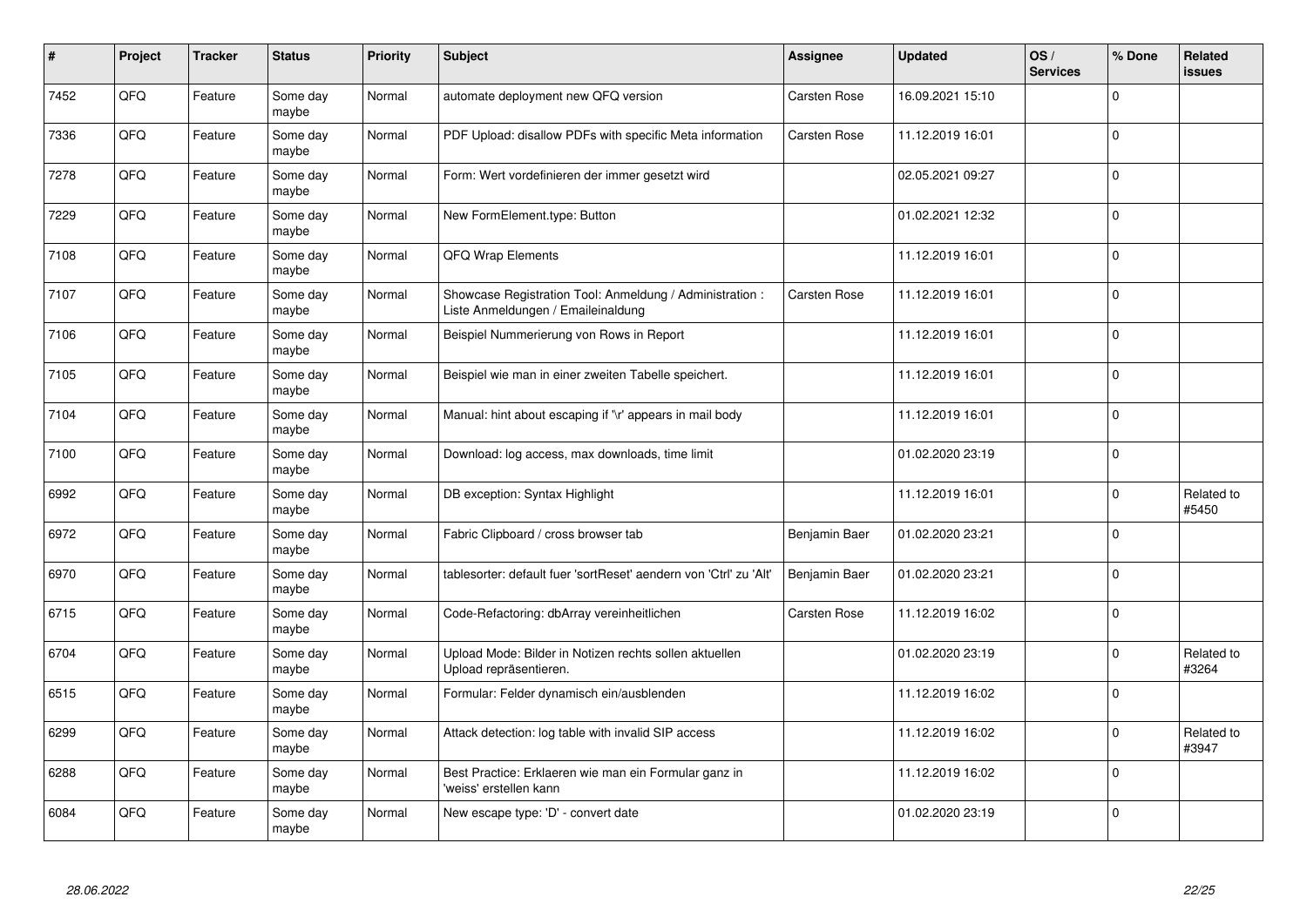| #    | Project | <b>Tracker</b> | <b>Status</b>     | <b>Priority</b> | <b>Subject</b>                                                                    | <b>Assignee</b> | <b>Updated</b>   | OS/<br><b>Services</b> | % Done      | Related<br><b>issues</b>                    |
|------|---------|----------------|-------------------|-----------------|-----------------------------------------------------------------------------------|-----------------|------------------|------------------------|-------------|---------------------------------------------|
| 6083 | QFQ     | Feature        | Some day<br>maybe | Normal          | Dynamic Update: Value Check via SQL                                               |                 | 11.12.2019 16:02 |                        | $\mathbf 0$ |                                             |
| 5983 | QFQ     | Feature        | Some day<br>maybe | Normal          | Form Submit (save & update): normalize date/-time FE                              | Carsten Rose    | 01.02.2020 23:19 |                        | $\mathbf 0$ |                                             |
| 5923 | QFQ     | Feature        | Some day<br>maybe | Normal          | fillStoreSystemBySqlLate                                                          |                 | 01.02.2020 23:19 |                        | $\mathbf 0$ |                                             |
| 5895 | QFQ     | Feature        | Some day<br>maybe | Normal          | Tutorial: List of all QFQ Features                                                |                 | 01.02.2020 23:19 |                        | $\mathbf 0$ |                                             |
| 5893 | QFQ     | Feature        | Some day<br>maybe | Normal          | Edit on double-click                                                              |                 | 01.02.2020 23:19 |                        | $\mathbf 0$ | Related to<br>#5894                         |
| 5892 | QFQ     | Feature        | Some day<br>maybe | Normal          | QFQ should use T3 API to manipulate FE GROUP<br>membership                        |                 | 01.02.2020 23:20 |                        | $\Omega$    |                                             |
| 5852 | QFQ     | Feature        | Some day<br>maybe | Normal          | Logging: mail.log / sql.log - im FE anzeigen und via AJAX<br>aktualisieren        | Carsten Rose    | 01.02.2020 23:19 |                        | $\mathbf 0$ | Related to<br>#5885                         |
| 5851 | QFQ     | Feature        | Some day<br>maybe | Normal          | Queue System implementieren: MQTT, RabbitMQ                                       |                 | 01.02.2020 23:20 |                        | $\mathbf 0$ | Related to<br>#5715                         |
| 5850 | QFQ     | Feature        | Some day<br>maybe | Normal          | Deployment: In QFQ Doc best practice fuer zeitgemaesses<br>Deployment beschreiben |                 | 01.02.2020 23:20 |                        | $\mathbf 0$ |                                             |
| 5805 | QFQ     | Feature        | Some day<br>maybe | Normal          | TypeAHead SQL value instead of key stored                                         |                 | 01.02.2020 23:19 |                        | $\mathbf 0$ | Related to<br>#5444                         |
| 5783 | QFQ     | Feature        | Some day<br>maybe | Normal          | <b>BPMN View/Edit</b>                                                             |                 | 11.12.2019 16:02 |                        | $\mathbf 0$ |                                             |
| 5665 | QFQ     | Feature        | Some day<br>maybe | Normal          | Versuch das '{{!' nicht mehr noetig ist.                                          | Carsten Rose    | 01.02.2020 23:20 |                        | $\mathbf 0$ | Related to<br>#7432,<br>Related to<br>#7434 |
| 5579 | QFQ     | Feature        | Some day<br>maybe | Normal          | Enhance Doc / Presentation: variable type 'link column type'                      | Carsten Rose    | 01.02.2020 23:19 |                        | $\mathbf 0$ |                                             |
| 5548 | QFQ     | Feature        | Some day<br>maybe | Normal          | 801 Textfiles/Scriptfiles als Thumbnail                                           | Carsten Rose    | 07.03.2022 16:26 |                        | $\mathbf 0$ |                                             |
| 5480 | QFQ     | Feature        | Some day<br>maybe | Normal          | QFQ: Dokumentation mit Screenshots versehen                                       | Carsten Rose    | 01.02.2020 23:20 |                        | $\mathbf 0$ | Related to<br>#9879                         |
| 5455 | QFQ     | Feature        | Some day<br>maybe | Normal          | Mail Redirects grld abhaengig                                                     |                 | 01.02.2020 23:20 |                        | $\mathbf 0$ |                                             |
| 5452 | QFQ     | Feature        | Some day<br>maybe | Normal          | Thumbnails from PDF: bad quality                                                  |                 | 01.02.2020 23:20 |                        | $\mathbf 0$ |                                             |
| 5428 | QFQ     | Feature        | Some day<br>maybe | Normal          | secure thumbnail: late render on access.                                          | Carsten Rose    | 01.02.2020 23:20 |                        | $\mathbf 0$ |                                             |
| 5389 | QFQ     | Feature        | Some day<br>maybe | Normal          | QFQ Design: Multline label / note                                                 | Benjamin Baer   | 01.02.2020 23:19 |                        | $\mathbf 0$ |                                             |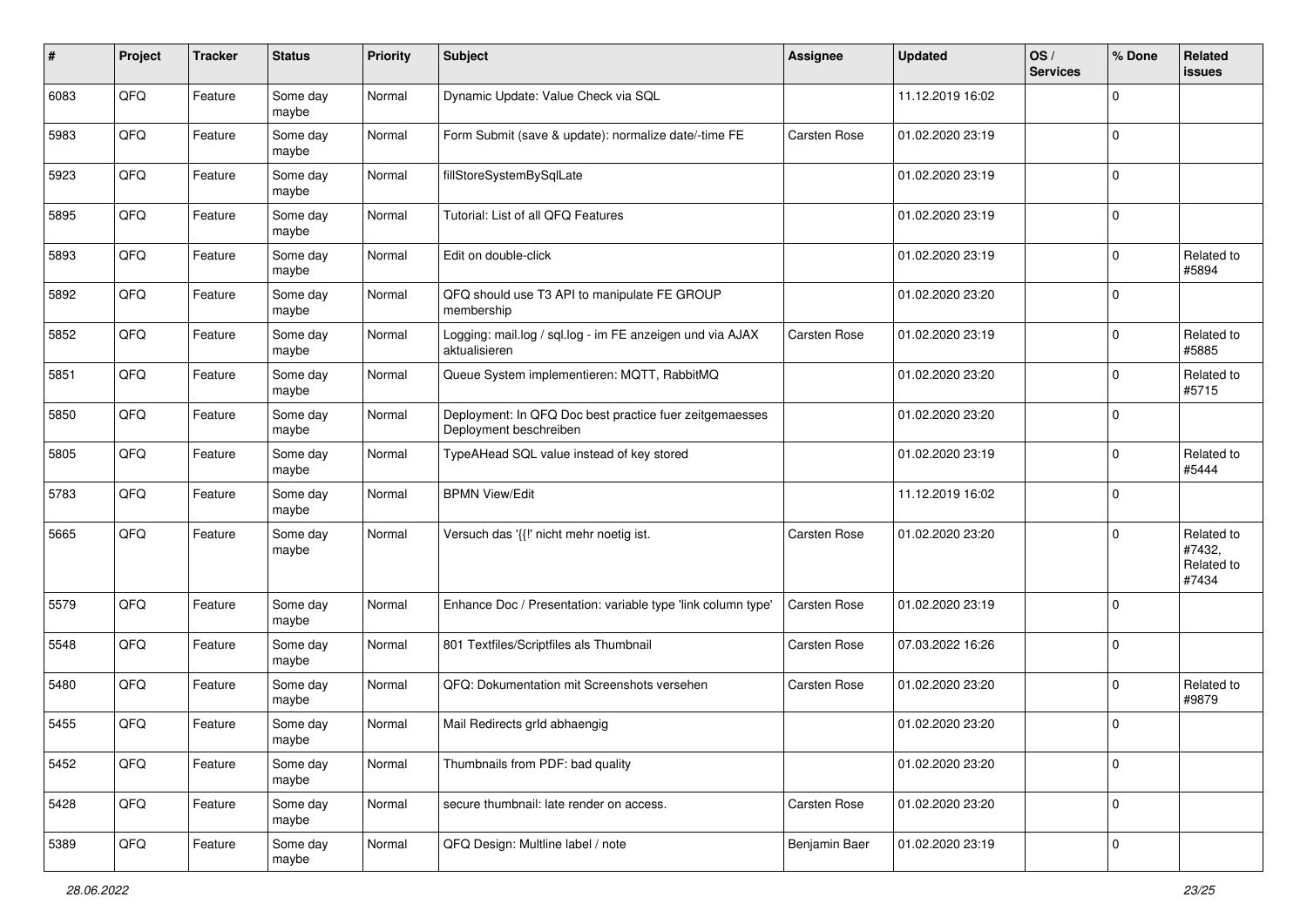| $\pmb{\sharp}$ | <b>Project</b> | <b>Tracker</b> | <b>Status</b>     | <b>Priority</b> | <b>Subject</b>                                                                                                                                                | Assignee            | <b>Updated</b>   | OS/<br><b>Services</b> | % Done      | Related<br><b>issues</b> |
|----------------|----------------|----------------|-------------------|-----------------|---------------------------------------------------------------------------------------------------------------------------------------------------------------|---------------------|------------------|------------------------|-------------|--------------------------|
| 5342           | QFQ            | Feature        | Some day<br>maybe | Normal          | link - with HTML Attributes                                                                                                                                   |                     | 01.02.2020 23:20 |                        | $\Omega$    | Related to<br>#14077     |
| 5160           | QFQ            | Feature        | Some day<br>maybe | Normal          | QFQ collaborative / together.js, ShareJS, y-js, collaborative,                                                                                                |                     | 11.12.2019 16:02 |                        | $\mathbf 0$ |                          |
| 5132           | QFQ            | Feature        | Some day<br>maybe | Normal          | Error Message sendmail missing attachment: more details                                                                                                       | <b>Carsten Rose</b> | 01.02.2020 23:19 |                        | $\Omega$    |                          |
| 5129           | QFQ            | Feature        | Some day<br>maybe | Normal          | Reports: SQL fuer x Achse und y Achse                                                                                                                         |                     | 11.12.2019 16:02 |                        | $\mathbf 0$ |                          |
| 5024           | QFQ            | Feature        | Some day<br>maybe | Normal          | Fabric: Generate PDF with edits                                                                                                                               | Benjamin Baer       | 01.02.2020 23:20 |                        | $\mathbf 0$ | Related to<br>#10704     |
| 4974           | QFQ            | Feature        | Some day<br>maybe | Normal          | Long polling - inform all listening clients of changes                                                                                                        |                     | 11.12.2019 16:02 |                        | $\mathbf 0$ |                          |
| 4956           | QFQ            | Feature        | Some day<br>maybe | Normal          | Sendmail: Benutzerdefinierte Headers                                                                                                                          | <b>Carsten Rose</b> | 11.12.2019 16:02 |                        | $\Omega$    |                          |
| 4872           | QFQ            | Feature        | Some day<br>maybe | Normal          | Fields of Typo3 page available in STORE_TYPO3                                                                                                                 | Carsten Rose        | 01.02.2020 23:19 |                        | $\mathbf 0$ |                          |
| 4869           | QFQ            | Feature        | Some day<br>maybe | Normal          | Dynamic Update (show, hide, readonly?, required?) for<br><b>Template Group Elements</b>                                                                       | Carsten Rose        | 01.02.2020 23:19 |                        | $\mathbf 0$ | Related to<br>#4865      |
| 4839           | QFQ            | Feature        | Some day<br>maybe | Normal          | qfq-handle in <head> Abschnitt</head>                                                                                                                         | <b>Carsten Rose</b> | 11.12.2019 16:02 |                        | $\mathbf 0$ |                          |
| 4816           | QFQ            | Feature        | Some day<br>maybe | Normal          | Templates for QFQ Reports (Tables, Radios, )                                                                                                                  |                     | 01.02.2020 23:20 |                        | $\mathbf 0$ |                          |
| 4757           | QFQ            | Feature        | Some day<br>maybe | Normal          | Test subrecord: download links ok? Links ok?                                                                                                                  | Carsten Rose        | 01.02.2020 23:20 |                        | $\mathbf 0$ |                          |
| 4719           | QFQ            | Feature        | Some day<br>maybe | Normal          | Custom Message in Client in case of 'Browser tab close,<br>modification will be lost'                                                                         |                     | 01.02.2020 23:20 |                        | $\Omega$    |                          |
| 4652           | QFQ            | Feature        | Some day<br>maybe | Normal          | UZH CD: Weiterleitung auf benutzerdefinierte 403/404 Seite                                                                                                    | <b>Carsten Rose</b> | 01.02.2020 23:20 |                        | $\Omega$    |                          |
| 4650           | QFQ            | Feature        | Some day<br>maybe | Normal          | Convert html to doc/rtf                                                                                                                                       | <b>Carsten Rose</b> | 01.02.2020 23:20 |                        | $\mathbf 0$ | Related to<br>#10704     |
| 4640           | QFQ            | Feature        | Some day<br>maybe | Normal          | Rename System Forms                                                                                                                                           |                     | 01.02.2020 23:20 |                        | $\mathbf 0$ |                          |
| 4627           | QFQ            | Feature        | Some day<br>maybe | Normal          | dbupdate: all tables - check 'create', 'modified' if it is possible<br>to change to default 'CURRENT_TIMESTAMP' and modified<br>'ON UPDATE CURRENT TIMESTAMP' |                     | 01.02.2020 23:20 |                        | $\mathbf 0$ |                          |
| 4626           | QFQ            | Feature        | Some day<br>maybe | Normal          | Mobile View: 'classBody=qfq-form-right' makes no sense                                                                                                        |                     | 01.02.2020 23:20 |                        | $\mathbf 0$ |                          |
| 4606           | QFQ            | Feature        | Some day<br>maybe | Normal          | link: qualifier to render bootstrap button                                                                                                                    | Carsten Rose        | 01.02.2020 23:19 |                        | $\mathbf 0$ |                          |